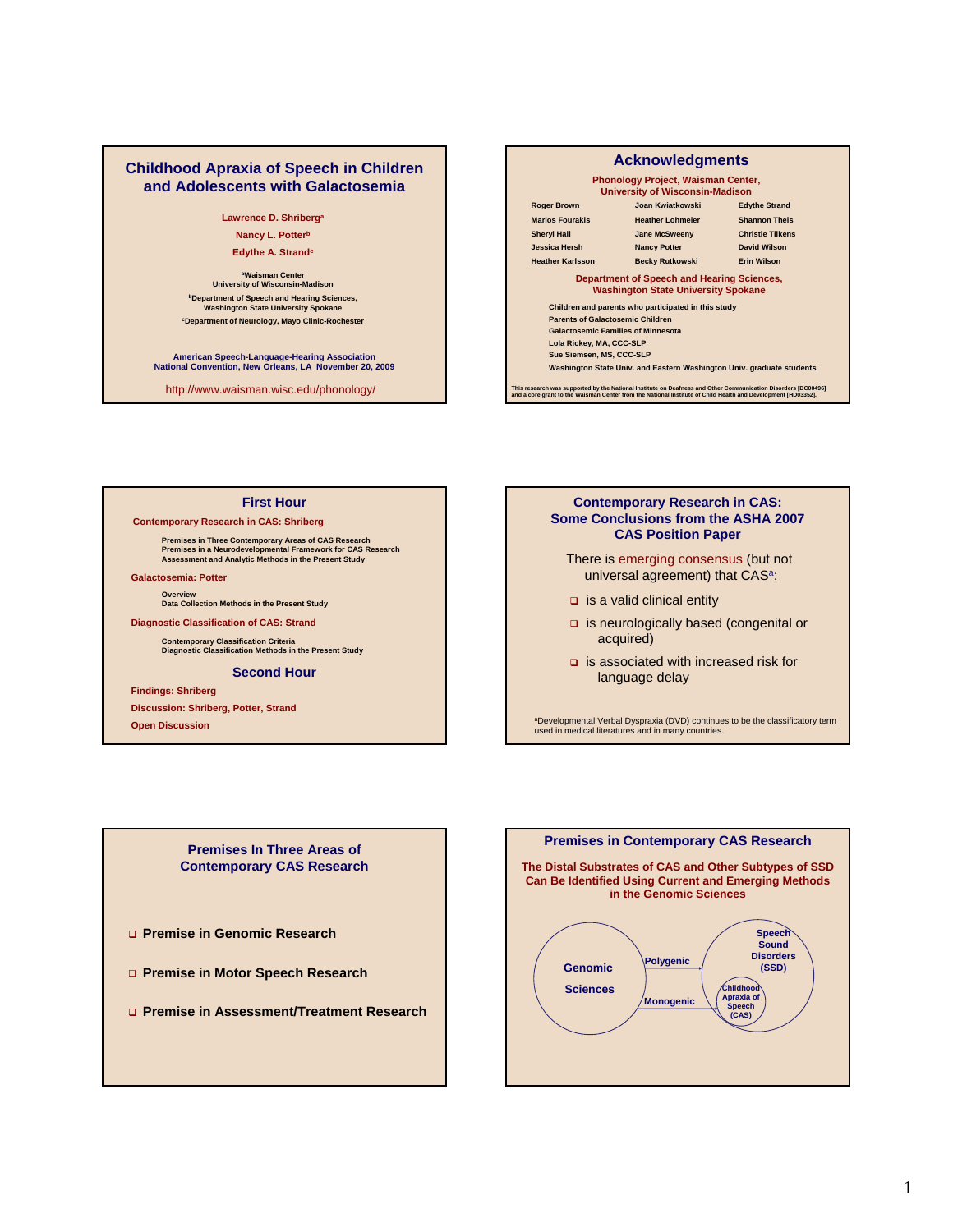#### **Premises in Contemporary CAS Research**

**The Distal Substrates of CAS and Other Subtypes of SSD Can Be Identified Using Current and Emerging Methods in the Genomic Sciences**

- Molecular genetic and neurocognitive publications on the London 'KE' family (beginning with Hurst et al.,1990) catalyzed worldwide interest in speech- language genes in many scientific disciplines
- Motor speech and verbal trait disorders associated with *FOXP2* disruptions in the KE family confirmed in four other families (MacDermot, 2005; Shriberg et al., 2006; Zeesman et al., 2006)
- First functional genomic analysis of *FOXP2* (Vernes et al., 2006), additional function analyses, and analyses linking *FOXP2* to *CNTNAP2* (Vernes et al., 2008), a gene associated with language disorder and autism

#### **Premises in Contemporary CAS Research**

**The Distal Substrates of CAS and Other Subtypes of SSD Can Be Identified Using Current and Emerging Methods in the Genomic Sciences**

- Continuing functional analyses of *FOXP2*, including knockout, knockdown, and knockin Foxp2 orthologs in vertebrate species (fish, reptiles, birds, mammals)
- Continuing studies of *FOXP2* as the first causal gene implicated in the evolutionary biology of speech-language in humans

### **Premises in Contemporary CAS Research**

#### **The Proximal Substrates of CAS and Other Subtypes of SSD Can Be Identified Using Current and Emerging Technologies in the Neurosciences**

- What are the neural substrates of the speech processing disruptions in CAS at successive neurodevelopmental periods?
- Which processes in speech production (e.g., encoding, memorial, planning/programing) are disrupted in CAS — at successive neurodevelopmental periods?
- Are the underlying processing disruptions in CAS domain-specific (i.e., limited to speech) or are they domain-general — at successive neurodevelopmental periods?

**The Proximal Substrates of CAS and Other Subtypes of SSD Can Be Identified Using Current and Emerging Technologies in the Neurosciences**

**Premises in Contemporary CAS Research**





activation pattern for an individual SSD participant with a history of CAS (Right; yellow box) during the repetition of a nonword fMRI task. The random effect result of the control group is shown on the left (red box) . Yellow circle indicates Broca's area. (Image Right=Brain Left)

From Lewis et al. (2008)

### Research Epochs Toward Personalized Medicine Decade of the Brain Postgenomic era Next-generation sequencing **Neurobiological and Behavioral Research in CAS Will Lead to Effective Assessment and Treatment Methods**

**Premises in Contemporary CAS Research**

- **Q** Comparative Effectiveness Research
	- ". . . pharmacogenomic strategies to investigate the efficacy and safety of drugs in genomically-defined subpopulations." (Collins, 2009)
- Evidenced-based Assessment and Treatment Research

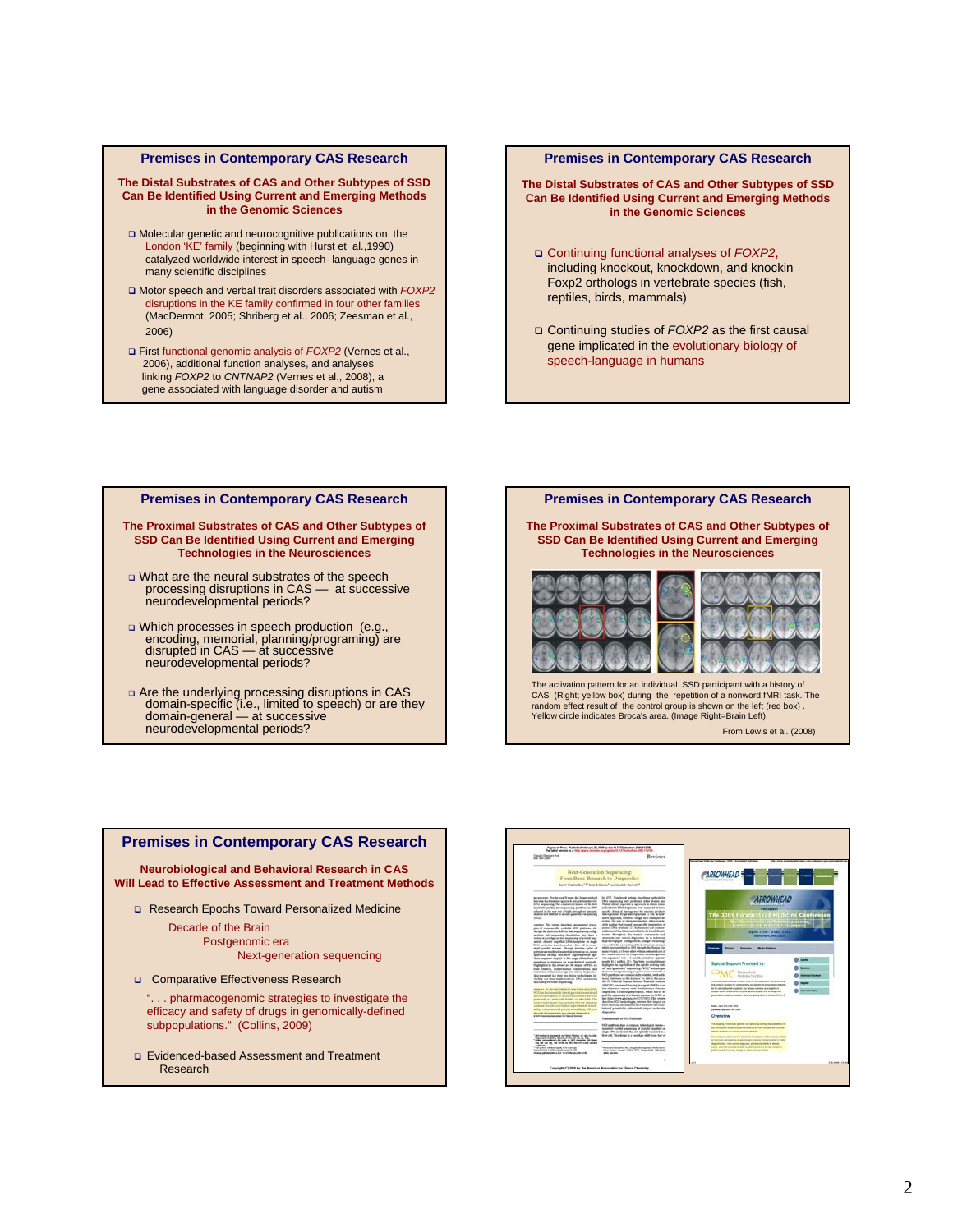### **Classification of SSD in DSM IV**

#### *(Science,* **October 23, 2003, p. 809)**

#### **Today's DSM Structure**

- Axis I: Clinical syndromes and disorders Classic psychiatric disorders such as depression or complaints such as relationship problems
- Axis II: Personality disorders and mental retardation Disorders characterized primarily by long-standing traits
- is III: General medical conditions<br>Any nonmental disorder that might influence mental<br>health Axis III: General medical conditions

### Axis IV: Psychosocial problems

- Includes loss of job, homelessness, and other factors that contribute to the other axes
- 
- Axis V: Global assessment of functioning<br>An overall rating of the patient's social, professional,<br>and psychological abilities

#### **Classification of SSD in DSM V?**

#### *(Science,* **October 23, 2003, p. 809)**

#### One View of DSM's Future

- Axis I: Genotype Genes linked to diseases, symptoms, resiliency, and drug response
- Axis II: Neurobiological phenotype<br>Cognitive abilities, emotional regulation, brainimaging profile, and other qualities
- Axis III: Behavioral phenotype<br>Expression of disease-related behaviors, including their range and frequency
- Axis IV: Environmental modifiers or precipitants Environmental factors that alter the neurobiological<br>or behavioral phenotype
- 
- Axis V: Therapeutic targets and response

### **Constraint Common to All Contemporary Research in CAS: Lack of One or More Validated Diagnostic Markers**

### **The "Circularity" or "Tautological" Problema**

"On what bases do you select subjects for study when trying to identify and characterize a new clinical entity? Without established inclusional and exclusional criteria, derived from careful experimentation, usually accumulated over a long period of time, and without models that specify the levels of breakdown and the potential mechanisms responsible for the phenomena . . . it is difficult or impossible to have confidence that the individuals and groups actually represent the subject of interest. In other words, it is difficult or impossible to avoid experimental tautologies. (p. 315)"

McNeil, M. R., Robin, D. A., & Schmidt, R. A. (1997)

#### **First Hour**

#### **Contemporary Research in CAS: Shriberg**

#### **Premises in Three Contemporary Areas of CAS Research Premises in a Neurodevelopmental Framework for CAS Research Assessment and Analytic Methods in the Present Study**

**Galactosemia: Potter**

**Overview Data Collection Methods in the Present Study**

**Diagnostic Classification of CAS: Strand**

**Contemporary Classification Criteria Diagnostic Classification Methods in the Present Study**

**Second Hour**

### **Findings: Shriberg**

**Discussion: Shriberg, Potter, Strand**

**Open Discussion**





developmental psychosocial involvement

- Motor Speech Disorder (MSD):
	- apraxia
	- dysarthria
	- not otherwise specified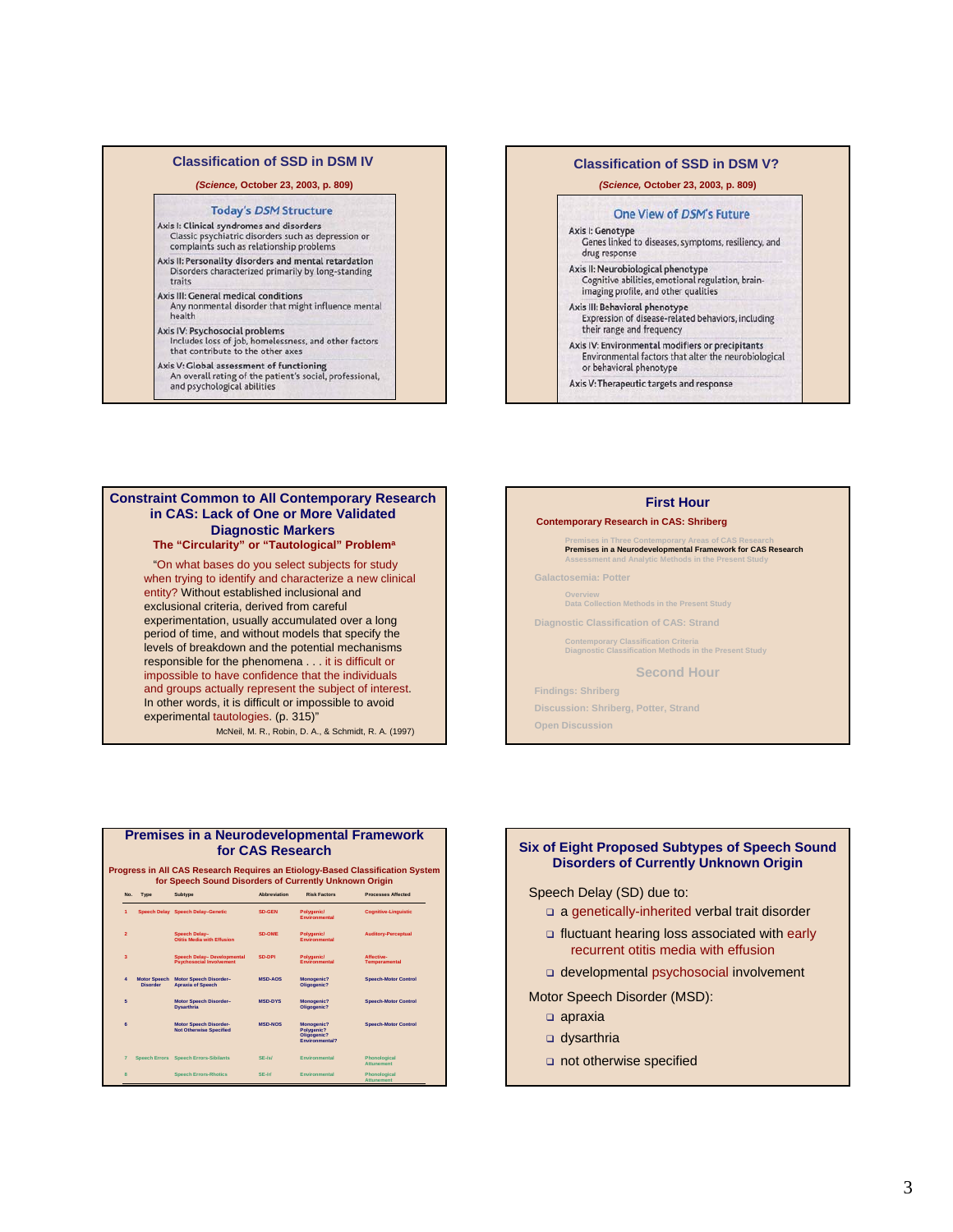

### **Some Complex Neurodevelopmental Disorders Reporting 'Significant' Speech Delay/CAS**

- Chromosome translocations
- Coffin-Siris syndrome (7q32-34 deletion)
- Down syndrome (Trisomy 21)
- Fragile X syndrome (*FMR1*)
- Galactosemia (9p13)
- Joubert syndrome (*CEP290*; *AHI1*)
- Rett syndrome (*MeCP2*)
- Rolandic Epilepsy
- Russell-Silver syndrome (*FOXP2*)
- Velocardiofacial syndrome (22q11.2 deletion)
- Williams-Buren region microduplication (7q11.23)

#### **First Hour**

#### **Contemporary Research in CAS: Shriberg**

**Premises in Three Contemporary Areas of CAS Research Premises in a Neurodevelopmental Framework for CAS Research Assessment and Analytic Methods in the Present Study**

**Galactosemia: Potter**

**Overview Data Collection Methods in the Present Study**

**Diagnostic Classification of CAS: Strand**

**Contemporary Classification Criteria Diagnostic Classification Methods in the Present Study**

#### **Second Hour**

**Findings: Shriberg**

**Discussion: Shriberg, Potter, Strand**

**Open Discussion**



### **Madison Speech Assessment Protocol (MSAP): Description**

- **Four age-based protocols** Preschool, school-aged, adolescent, adult
- **Each protocol includes 15 tasks assessing speech, voice, and prosody**
- **About 1 hour to administer**
	- DDK Task **D** Articulation Task
	- □ Challenging Word Tasks (3) □ Phonation Task
	- □ Challenging Phrase Task □ Syllable Repetition Tasks (2)

G Stress Tasks (2)

- Consonant Task
- Vowel Tasks (3) Conversational Sample

.<br>Harryton and Goa **Contact** inci The Sounds in Words section of the OPTA provides .<br>Higistum plans (53 turget diological sed<br>costu: Immetta<br>cosmo Taski presented at **PESASION** and them To containing a warmy of re-<br>munde) and vewels in im<br>information on the muhile in the conversement  $\hat{\tau}_m(\pmb{\pi}_m)$  , of in<br>ten. Multiple repetitions provide rdi (e.g. :<br>Il paturel CVC words (e.g.,<br>hitt), sach premated 4 times, This task provides information on the non-conner wowels and<br>fightbox.gs in single words produced in instance. Michigle .<br>This tack provides information on wowels as sentences produced in<br>instation. Multiple repetitions provide information on the stability 1 pictured contences (x.g., He<br>has a blue pes), each presented This task provides information on speech processing in two (CVCV), there  $\gamma$  (CVCV), and from opticals  $\mathcal{H}_0(\mathcal{F},\mathcal{O})$ , and from optical  $\mathcal{H}_0(\mathcal{F},\mathcal{O})$ , and from the contrast with the property of the functio tsken<br>rded stamslus for each of<br>I nonzenze words (e.g.,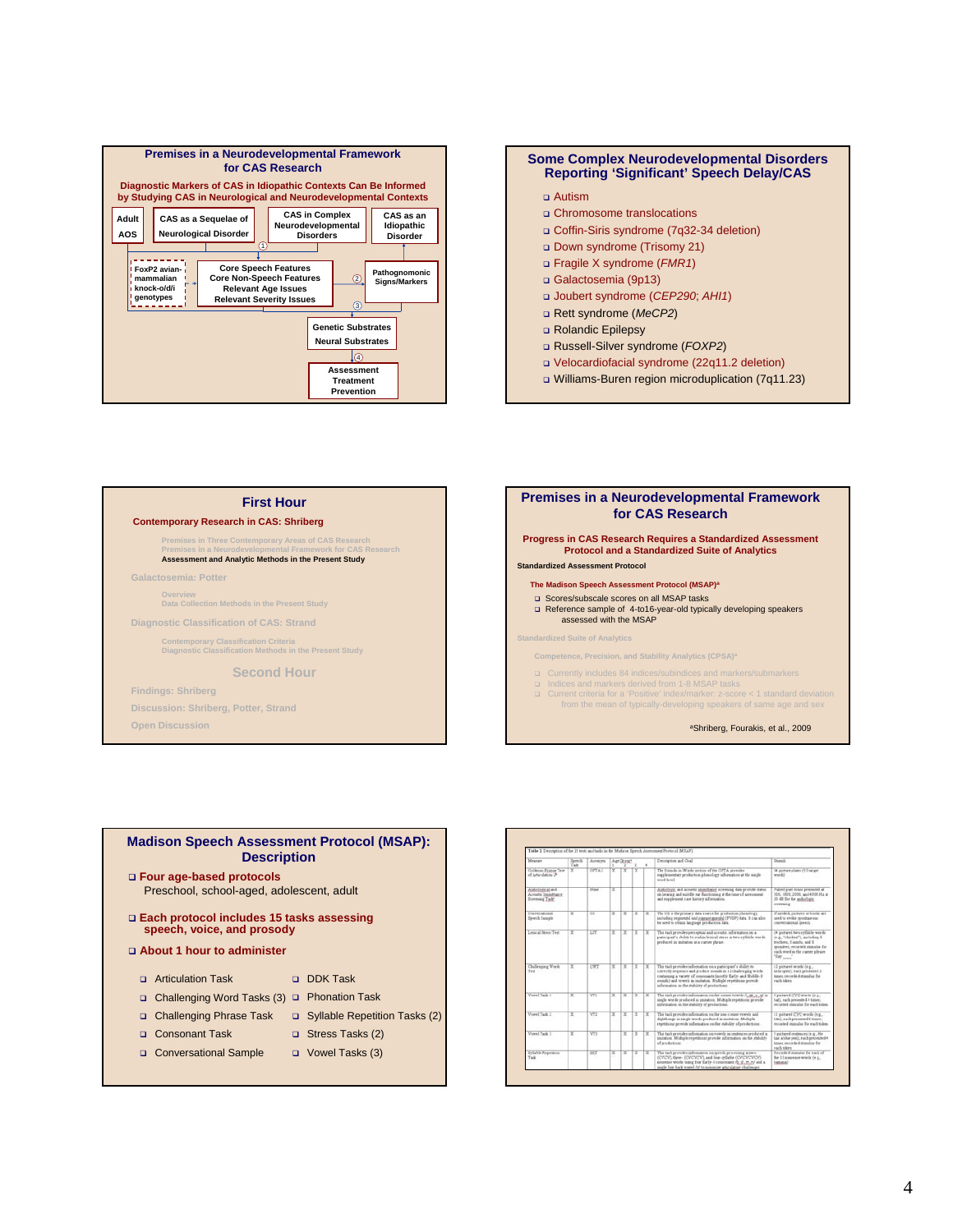| served Repetition<br>244                    |     | NET         | x | ×  | $\overline{\phantom{a}}$ | × | The tack provides information on speech processing using<br>nonemoe words                                                                                                                                                                                                              | Recorded massler for each of 18<br>noncente words -- four each of<br>1-reliable, 2-reliable, 3-reliable,<br>and 4-reliable words (e.g.,<br>1elvok)                                |
|---------------------------------------------|-----|-------------|---|----|--------------------------|---|----------------------------------------------------------------------------------------------------------------------------------------------------------------------------------------------------------------------------------------------------------------------------------------|-----------------------------------------------------------------------------------------------------------------------------------------------------------------------------------|
| Excelsive Dress Tack                        | x   | E           | × | Ŧ  | x                        | × | The task prevides information on a participant's ability to realize<br>mushatic stress within short systemes. In each of the financials for<br>each restears, a different word is stressed.                                                                                            | Recorded massis for two 4-weed<br>centences (n.g., May I see<br>PETE), repeated 4 times each                                                                                      |
| <b>Rhetics and SA Guida</b><br>55           | ¥   | T2T         |   | ч  | ×                        | v | That task provides information for N' and /b/ ir obtained in<br>instated rough words produced within the carrier planae."Say<br>sexis."                                                                                                                                                | Recorded month for 11 works<br>(2006, hird), each repeated from<br>Saver                                                                                                          |
| Materfalse Words<br>Task I                  | v   | <b>MWTT</b> | y | t۷ |                          |   | The tack provider advenance an uncle worth relected to<br>represent difficult articulatory requestes seniet in realisating<br>phonological planning, synad requescing, and transitions from one<br>must to another. The MWT1 includes 25 raugh words for children.<br>age 3.0 to 11:11 | Revealed massles for each of 25.<br>work (e.g., search)                                                                                                                           |
| Maherlate Wash<br>Task 2                    | У   | <b>MWTT</b> |   |    | х                        | x | Ine MWT) decoration. The MWTJ achieve 22 mode words for<br>participants ago 12.2 and up.                                                                                                                                                                                               | Recorded massive for each of 20<br>words in g., emphasis).                                                                                                                        |
| Speech Phraser Task+                        | ¥   | ਸਾ          | x | э  | ¥                        | x | This task provides information on 25 two- and three-word phrases<br>relevied to represent difficult articulatory requesters which assist in<br>evaluating phenological planning, round requesting, and<br>transitions from one small to another                                        | Recorded member for each of 25<br>phrumo (e.g., big farm house)                                                                                                                   |
| <b>Chadie hekiness Task</b>                 |     | Title       | ¥ | œ  | x                        | ¥ | This task provides information on a participant's ability to<br>coordinate rapid, accords, and rhythmic alternating movements of<br>the link and traume within a moule place of articulation and account<br>I and I places of articulation (bilaboa), alrealar, and relat-             | Two 1-consensed reliable strongs<br>(e.g. pupine), three alternating<br>I-cannonist reliable monas, nor-<br>alternation 3 constraint vellable<br>drace, and the word "patternike" |
| Surtained Viewel Twik                       | х   | W           | У | э  | y                        | R | The tack previder adematics in a patterpart's responser-<br>beyond cancer and beyond maker.                                                                                                                                                                                            | The extent its                                                                                                                                                                    |
| Synapol Counsell<br>Talk                    | 'nχ | <b>ICT</b>  | ч | 7X | Υ                        | x | The task previder information on a participant's consentery-<br>larmand casacity.                                                                                                                                                                                                      | The conconage (4)                                                                                                                                                                 |
| <b>Certarial Exemination</b><br><b>Call</b> |     | OET         | Ŧ | ĪΞ |                          |   | The task prevides information on the straiture and financial of the<br>meeth methanism.                                                                                                                                                                                                | <b>History</b>                                                                                                                                                                    |
| Craft and Written<br>Language Scales*       |     | OWLE        | Ξ | ΓŦ | œ                        | x | The task provider information on language comprehencies and<br>production.                                                                                                                                                                                                             | Two books of partner plates, one<br>each for the comprehension and<br>production robberts.                                                                                        |

| Wendrack Johnson<br>III Tests of<br>Arkansonant E.                                                                                                                                               | WEIT            |   |    |    |    | The task prevides information on language skills in adults in the<br>areas of Letter-Word Identification Test 1) and Word Attack (Test .<br>135<br>[Optional tests au Jude: Test 7 - Spelling: Test F - Fussure<br>Comprehension, Trot 11 - Writing Sumples)                                                                                                                                                                                                                                                                                                                                                                                                                                                                                                                                                 | Test 1 Easpie letters and<br>increasingly difficult words<br>is a provincial are displayed<br>for participant's to prosonante.<br>Test 13. Double bettern and<br>increase gly difficult someonic<br>is g. fronkett as daplayed for<br>party is self a to envisionity. |
|--------------------------------------------------------------------------------------------------------------------------------------------------------------------------------------------------|-----------------|---|----|----|----|--------------------------------------------------------------------------------------------------------------------------------------------------------------------------------------------------------------------------------------------------------------------------------------------------------------------------------------------------------------------------------------------------------------------------------------------------------------------------------------------------------------------------------------------------------------------------------------------------------------------------------------------------------------------------------------------------------------------------------------------------------------------------------------------------------------|-----------------------------------------------------------------------------------------------------------------------------------------------------------------------------------------------------------------------------------------------------------------------|
| <b>Kashuan Board</b><br>latelligence Text (24)<br>ad39                                                                                                                                           | <b>KBITI</b>    | Y | ΓY | ١v | Y  | The task severiles information on country functioning some<br>states from the EDITZ's three works) and nonmorfed rules ma-                                                                                                                                                                                                                                                                                                                                                                                                                                                                                                                                                                                                                                                                                   | Two books of auctors aligns are<br>used for all of the nonverbal and<br>some of the perhal test items                                                                                                                                                                 |
| Case History Form                                                                                                                                                                                | CHF             | v | ×  | Γ¥ | Ŧ  | This form provides risk factor information on a participant's<br>medical, rocal, scalenge, bearing, family appropries, and<br>nossib-language history.                                                                                                                                                                                                                                                                                                                                                                                                                                                                                                                                                                                                                                                       | <b>Nines</b>                                                                                                                                                                                                                                                          |
| Case Huttery<br>Interview                                                                                                                                                                        | CHI             | x | Ŧ  | œ  | ≖  | The case history interview supplements and clierifies the<br>information collected on the participant's CHP.                                                                                                                                                                                                                                                                                                                                                                                                                                                                                                                                                                                                                                                                                                 | <b>Hind</b>                                                                                                                                                                                                                                                           |
| Equipment Charleline                                                                                                                                                                             | $\overline{10}$ | × | İΥ | ŤΨ | ГŸ | The firm provider information on the examiner's impressions of<br>stincted aspects of the participant's behavior and preclamental<br>development/affect.                                                                                                                                                                                                                                                                                                                                                                                                                                                                                                                                                                                                                                                     | <b>Hotel</b>                                                                                                                                                                                                                                                          |
| *Preschool=5:6-5.11; School-apt=8:6-11;11; Adolescent=12:6-17;11; Adult=18:8+<br><sup>4</sup> Ockham, R., & Faston, M. (2003). Ockham-Faston Tart of Astrologica (led et). Carla Passa, MM A/SI. |                 |   |    |    |    | * American Hatsmal Danske & Institute (1919). Devolvation for audiomoters (ANIII 83.4-1919). Here Yark Author.<br>*Dillaghan, C., & Campbell, T. F. (1993). Honorick repetition and child language impairment. Journal of Zpoach. Language, and Nearing Research. 41, 1116-1146.<br><sup>4</sup> Catt; H. (1950). Speech production/phonological deficits in reading door devel children, Jewnal of Learning Disabilities; 19; 554-528.<br><sup>4</sup> Cartow-Woolfolk, E. (1995). Ora(4). Writes Longuage Rosler. Cittle Pines, MH. Anterican Onidance Service.<br>4 Woodcock, R. W.; McGrew, E. S., & Mather, H. (2001). Finalcock-Johnson III. Banca, IL: Riemenike Publishing.<br><sup>5</sup> Kedney, A.T., & Kedney, H.L. (2000) Eaches Intelligence Dat-Second Miller, Orck Ford, MH. AGE Publishing |                                                                                                                                                                                                                                                                       |
|                                                                                                                                                                                                  |                 |   |    |    |    |                                                                                                                                                                                                                                                                                                                                                                                                                                                                                                                                                                                                                                                                                                                                                                                                              |                                                                                                                                                                                                                                                                       |



|         | <b>Vowel Task 1 (VT1)</b><br><b>Corner Vowels</b> |  |  |  |  |
|---------|---------------------------------------------------|--|--|--|--|
| 1. beet | 9. bat                                            |  |  |  |  |
| 2. bat  | $10.$ beet                                        |  |  |  |  |
| 3. boot | 11. pot                                           |  |  |  |  |
| 4. beet | 12. boot                                          |  |  |  |  |
| 5. pot  | $13.$ bat                                         |  |  |  |  |
| 6. bat  | 14. pot                                           |  |  |  |  |
| 7. boot | 15. boot                                          |  |  |  |  |
| 8. pot  | $16.$ beet                                        |  |  |  |  |

| <b>Vowel Task 2 (VT2)</b><br><b>Other Monophthongs &amp; Diphthongs</b> |            |            |            |  |  |
|-------------------------------------------------------------------------|------------|------------|------------|--|--|
| 1. putt                                                                 | $12.$ bite | 23. put    | 34. putt   |  |  |
| 2. bite                                                                 | 13. bit    | 24. bait   | 35. bought |  |  |
| 3. bought                                                               | 14. hoat   | 25. Bert   | 36. bait   |  |  |
| 4. Bert                                                                 | $15.$ pet  | 26. boat   | 37. put    |  |  |
| 5. bit                                                                  | 16. pout   | 27. bit    | 38. Bert   |  |  |
| 6. bait                                                                 | 17. bait   | $28.$ boy  | $39.$ boat |  |  |
| 7. pet                                                                  | $18.$ putt | 29. pet    | $40.$ boy  |  |  |
| 8. boat                                                                 | $19.$ boy  | 30. pout   | 41. putt   |  |  |
| 9. put                                                                  | 20. pet    | 31. bought | 42. put    |  |  |
| $10.$ boy                                                               | 21. Bite   | 32. bite   | 43. Bert   |  |  |
| 11. bought                                                              | 22. pout   | 33. bit    | 44. pout   |  |  |

|    | <b>Vowel Task 3 (VT3)</b>                                                          |                                            |
|----|------------------------------------------------------------------------------------|--------------------------------------------|
| 1. | She needs strawberry jam on her toast. 11. Did you like the zoo this spring?       |                                            |
| 2. | He has a blue pen.                                                                 | 12. $I$ am tall.                           |
| 3. | Did you like the zoo this spring?                                                  | 13. Chuck seems thirsty after the race.    |
| 4. | I am tall.                                                                         | 14. Did you like the zoo this spring?      |
| 5. | Chuck seems thirsty after the race.                                                | 15. He has a blue pen.                     |
| 6. | He has a blue pen.                                                                 | 16. Chuck seems thirsty after the race.    |
| 7. | She needs strawberry jam on her toast. 17. I am tall.                              |                                            |
| 8. | Did you like the zoo this spring?                                                  | 18. She needs strawberry jam on her toast. |
| 9. | I am tall.                                                                         | 19. He has a blue pen.                     |
|    | 10. She needs strawberry jam on her toast. 20. Chuck seems thirsty after the race. |                                            |

 $4.$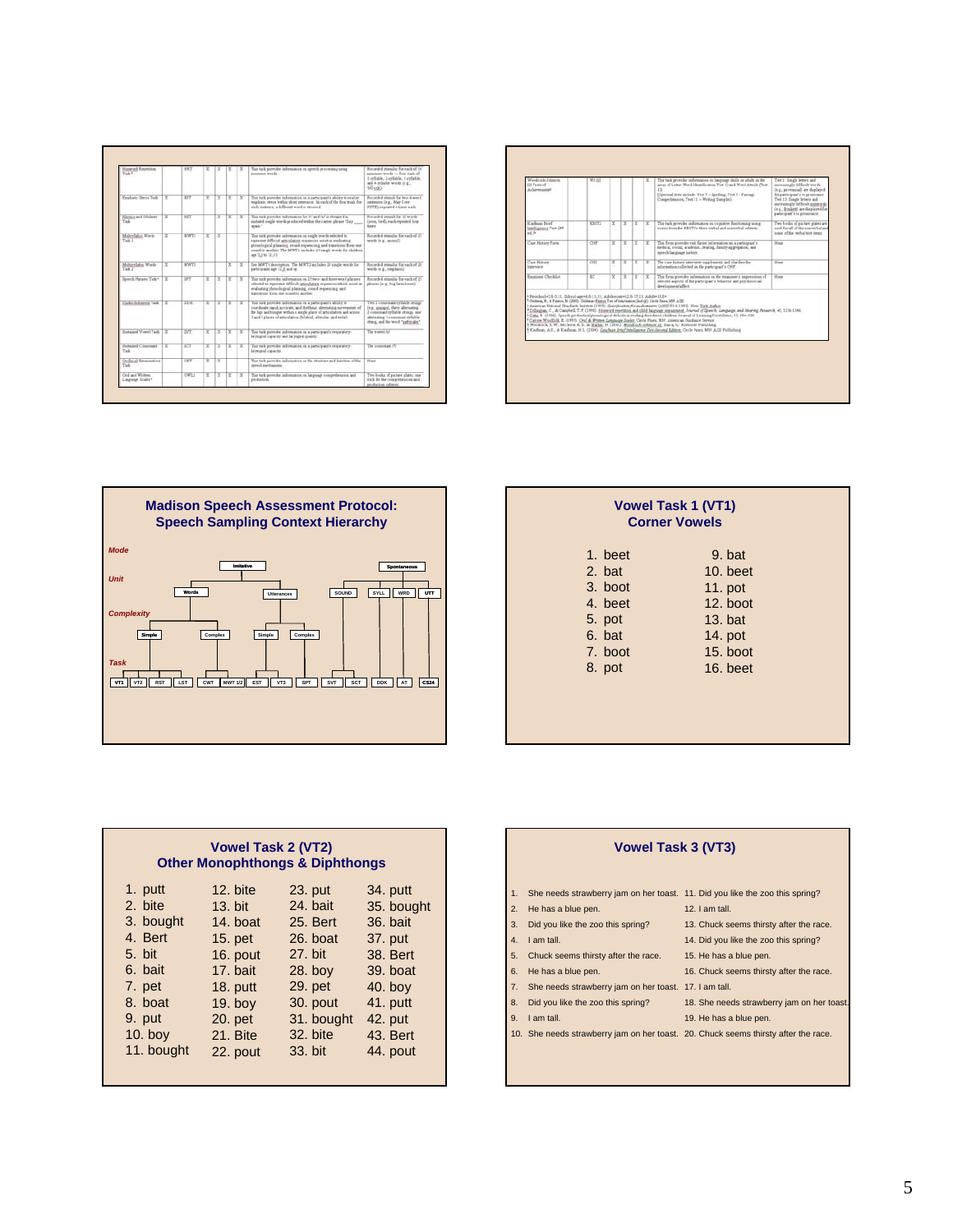|           |            | <b>Rhotics and Sibilants Task</b> |            |           |
|-----------|------------|-----------------------------------|------------|-----------|
| $1. \sin$ | 9. kiss    | 17. ride                          | 25. spoon  | 33. spoon |
| 2. crude  | 10. spoon  | 18. kiss                          | 26. burr   | 34. sin   |
| 3. soon   | $11.$ skin | $19.$ soon                        | 27. soon   | 35. burr  |
| 4. bird   | $12.$ burg | $20.$ burr                        | $28.$ ride | 36. crude |
| 5. skin   | $13. \sin$ | 21. skin                          | 29. bird   | 37. bird  |
| 6. burr   | 14. crude  | 22. crude                         | 30. kiss   | 38. soon  |
| 7. ride   | $15.$ bird | 23. burg                          | 31. skin   | 39. ride  |
| 8. burg   | 16. spoon  | 24. sin                           | 32. burg   | 40. kiss  |

|                | <b>Challenging Word Task (CWT)</b> |
|----------------|------------------------------------|
| 1. helicopter  | 7. alligator                       |
| 2. kangaroo    | 8. watermelon                      |
| 3. elephant    | 9. stars                           |
| 4. caterpillar | 10. skates                         |
| 5. tomato      | 11. scissors                       |
| 6. octopus     | 12. zipper                         |
|                |                                    |

### **Multisyllabic Words Task 1 (MWT1)**

| 1. animal       | 14. associate        |
|-----------------|----------------------|
| 2. mobilize     | 15. symphony         |
| 3. catalog      | 16. enthusiasm       |
| 4. calendar     | 17. suspicious       |
| 5. syllable     | 18. skeptical        |
| 6. governor     | 19. bicyclist        |
| 7. navigator    | 20. orchestra        |
| 8. Colorado     | 21. substantial      |
| 9. permanent    | 22. susceptible      |
| 10. hemisphere  | 23. municipal        |
| 11. especially  | 24. specific         |
| 12. establish   | 25. Episcopal church |
| 13. consequence |                      |

### **Multisyllabic Words Task 2 (MWT2)**

| 11. consciouness      |
|-----------------------|
| 12. suspicious        |
| 13. municipal         |
| 14. orchestra         |
| 15. specific          |
| 16. statistics        |
| 17. fire extinguisher |
| 18. Episcopal church  |
| 19. Statistician      |
| 20. Nicaragua         |
|                       |

| <b>Speech Phrases Task (SPT)</b> |                       |
|----------------------------------|-----------------------|
| 1. blue brush                    | 14. bright blue beam  |
| 2. sea shells                    | 15, she sells shirts  |
| 3. blue star                     | 16, nine horse flies  |
| 4. just right                    | 17. big black bread   |
| 5. black broom                   | 18. wastebaskets      |
| 6. quite right                   | 19. blue plaid pants  |
| 7. snow slope                    | 20. fine fruit flies  |
| 8 weak wrist                     | 21. small wrist band  |
| 9. big farm house                | 22. three small crabs |
| 10. dark blue hat                | 23. Quiet crabs claws |
| 11. small broom                  | 24. Mixed biscuits    |
| 12. Tom wears shoes              | 25. Swiss wrist watch |
| 13. he makes shirts              |                       |

| 1. Practice Trials   |                 | 2. Test Trials |                 |          |                 |
|----------------------|-----------------|----------------|-----------------|----------|-----------------|
| Item $\ddot{\theta}$ | <b>Stimulus</b> | Item $#$       | Stimulus        | Item $#$ | <b>Stimulus</b> |
| $\mathbf{1}$         | <b>MOP</b>      | $\mathbf{1}$   | <b>AIRPLANE</b> | 13       | <b>HAMmer</b>   |
| $\sqrt{2}$           | PUPpet          | $\overline{2}$ | aWARD           | 14       | guiTAR          |
|                      |                 | $\overline{3}$ | baBOON          | 15       | LADder          |
|                      |                 | $\overline{4}$ | <b>BASEBALL</b> | 16       | maCHINE         |
|                      |                 | 5              | <b>BATHTUB</b>  | 17       | PEAnut          |
|                      |                 | 6              | <b>CHICKen</b>  | 18       | PUPpy           |
|                      |                 | $\overline{7}$ | <b>COWBOY</b>   | 19       | racCOON         |
|                      |                 | 8              | <b>DISHes</b>   | 20       | reMOTE          |
|                      |                 | 9              | FOOTBALL.       | 21       | <b>RObot</b>    |
|                      |                 | 10             | gaRAGE          | 22       | <b>SIDEWALK</b> |
|                      |                 | 11             | giRAFFE         | 23       | <b>SNOWMAN</b>  |
|                      |                 | 12             | <b>HOTDOG</b>   | 24       | WINdow          |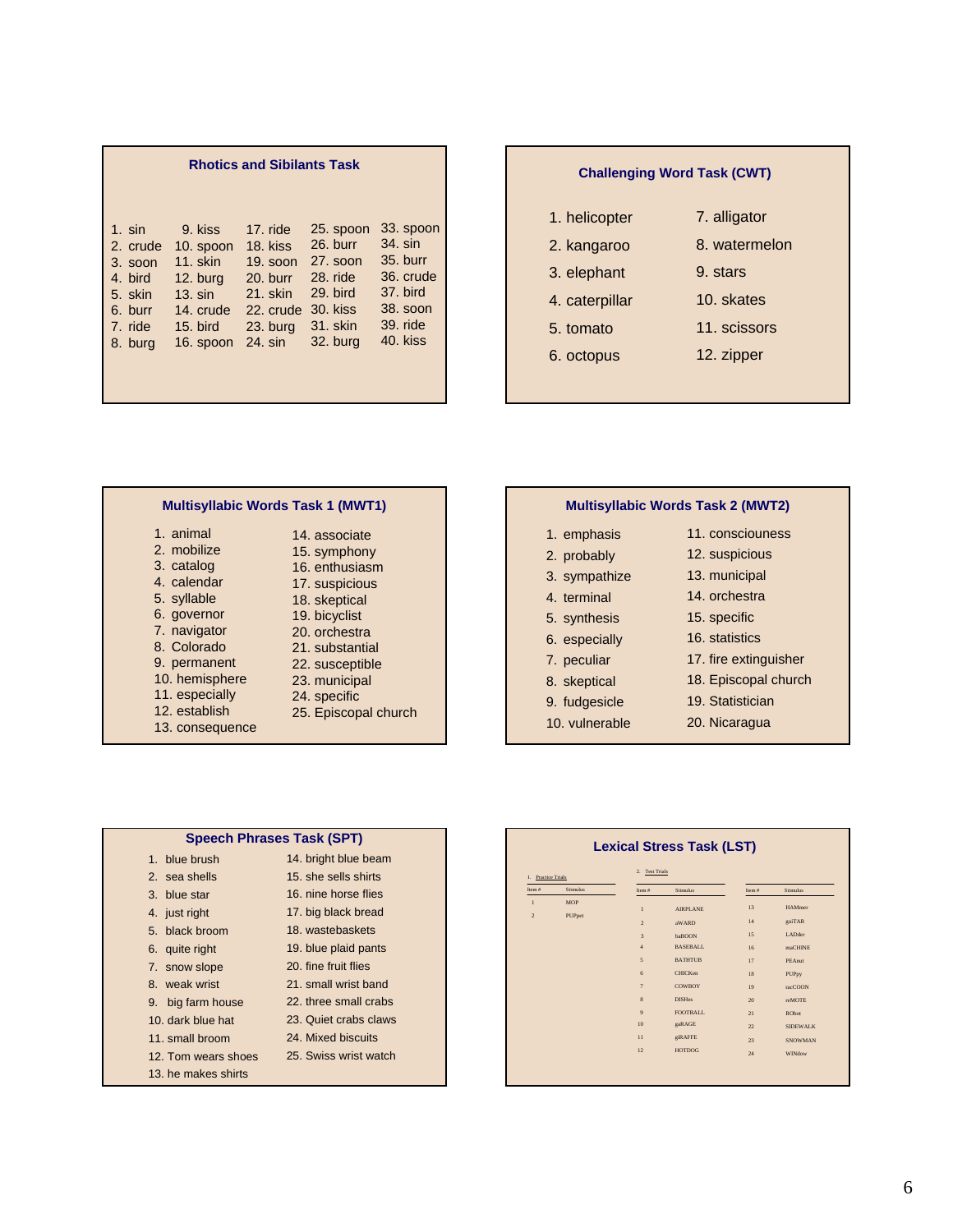### **Emphatic Stress Task**

- 1. May I see PETE?
- 2. May I SEE Pete?
- 3. May I see Pete?
- 4. MAY I see Pete?
- 5. Bob may go HOME.
- 6. Bob may GO home.
- 7. Bob MAY go home.
- 8. BOB may go home.

### **Diadochokinesis Task (DDK)**

| Stimulus   | Number of syllables<br>in 5 seconds | Sounds were<br>accurate | Production<br>was rhythmic |
|------------|-------------------------------------|-------------------------|----------------------------|
| DA         |                                     |                         |                            |
| $k \wedge$ |                                     |                         |                            |
| DAÍA       |                                     |                         |                            |
| DAKA       |                                     |                         |                            |
| taka       |                                     |                         |                            |
| DATAKA     |                                     |                         |                            |
| pattycake  |                                     |                         |                            |

| <b>Goldman-Fristoe Test of Articulation-2</b>                                                                                                                                                                                                                   |                                                                                                                                                                                                                                                                                    |                                                                                                                                                                                           |
|-----------------------------------------------------------------------------------------------------------------------------------------------------------------------------------------------------------------------------------------------------------------|------------------------------------------------------------------------------------------------------------------------------------------------------------------------------------------------------------------------------------------------------------------------------------|-------------------------------------------------------------------------------------------------------------------------------------------------------------------------------------------|
| 1. house<br>2. tree<br>3. window<br>4. telephone<br>5. cup<br>6. knife<br>7. spoon<br>8. girl<br>9. ball<br>10. shovel<br>11. wagon<br>12. monkey<br>13. banana<br>14. zipper<br>15. scissors<br>16. duck<br>17. quack<br>18. yellow<br>19. vacuum<br>20. watch | 21. plane<br>22. swimming<br>23. watches<br>24. light/lamp<br>25. car<br>26. blue<br>27. rabbit<br>28. carrot<br>29. orange<br>30. fishing<br>31. chair<br>32. feather<br>33. pencils<br>34. this<br>35. bathtub<br>36. bath<br>37. ring<br>38. finger<br>39. thumb<br>40. jumping | 41. pajamas<br>42. flowers<br>43. brush<br>44. drum<br>45. frog<br>46. green<br>47. green<br>48. clown<br>49. balloons<br>50. crying<br>51. glasses<br>52. slide<br>53. stars<br>54. five |

| 2.<br>$\overline{\mathbf{3}}$ .<br>4.<br>5.<br>6.<br>7.<br>8. | $n\overline{a}$ b<br>voup<br>tauds<br>$d\overline{f}$<br>tervak<br>t∫oūvæg<br>væt∫aīp<br>nottauf | 9. tfinottaub<br>10. $n\overline{ai}$ tfouverb<br>$11.$ $d$ <sub>2</sub> $\overline{d}$ $\overline{d}$ $\overline{u}$ $\overline{v}$ $\overline{d}$ $\overline{d}$<br>12. tervortfarg<br>13. vertatfardorp<br>14. dævounoπt∫ig<br>15. naitfortauvub<br>$16.$ tævatfinata |
|---------------------------------------------------------------|--------------------------------------------------------------------------------------------------|--------------------------------------------------------------------------------------------------------------------------------------------------------------------------------------------------------------------------------------------------------------------------|
|---------------------------------------------------------------|--------------------------------------------------------------------------------------------------|--------------------------------------------------------------------------------------------------------------------------------------------------------------------------------------------------------------------------------------------------------------------------|

|           | Synable Repetition Task (SRT)" |
|-----------|--------------------------------|
|           |                                |
| 1. bada   | 10. dabama                     |
| 2. dama   | 11. madaba                     |
| 3. bama   | 12. nabada                     |
| 4. mada   | 13. banada                     |
| 5. naba   | 14. manaba                     |
| 6. daba   | 15. bamadana                   |
| 7. nada   | 16. danabama                   |
| 8. maba   | 17. manabada                   |
| 9. bamana | 18. nadamaba                   |

a Shriberg, Lohmeier et al., 2009

**Syllable Repetition Task (SRT)a**

**Madison Speech Assessment Protocol: Data Reduction**

**PEPPER Environment**

**Perceptual Narrow phonetic transcription Prosody-Voice Screening Profile coding**

**Acoustic**

**TF32-Active X Automated; high throughput**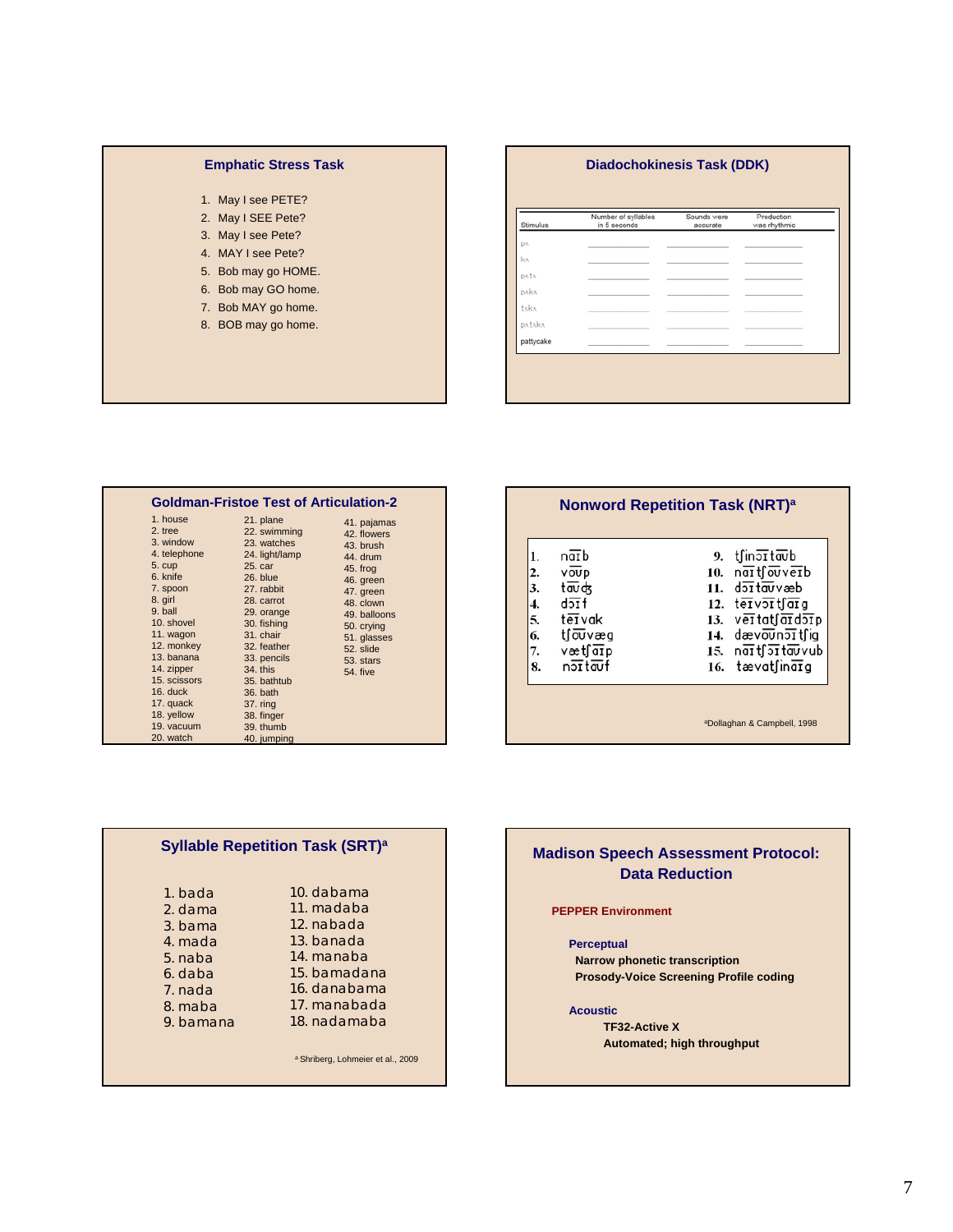









- Syllable segregation
- Groping
- $\Box$  Intrusive schwa
- Voicing errors □ Slow rate
- Slow diadochokinetic rates
- Increased difficulty with longer or more phonetically complex words

aShriberg, Potter, & Strand (2009)

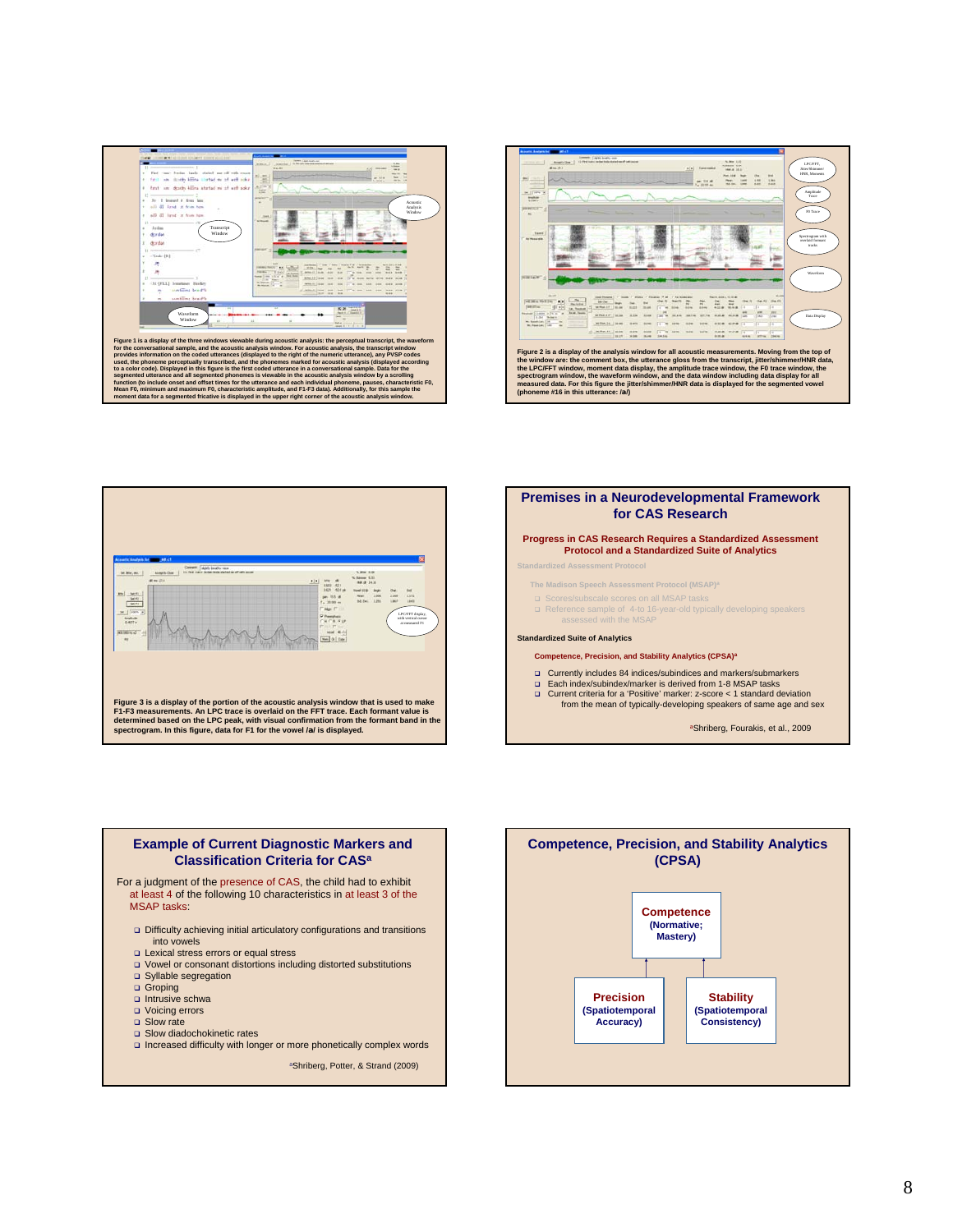| <b>Tier</b>      | Domain                 | <b>Metric</b>                                                                                                                                                                                                                                                                                                                                                                                                                                                                                                                                                                                               |
|------------------|------------------------|-------------------------------------------------------------------------------------------------------------------------------------------------------------------------------------------------------------------------------------------------------------------------------------------------------------------------------------------------------------------------------------------------------------------------------------------------------------------------------------------------------------------------------------------------------------------------------------------------------------|
| <b>Segmental</b> |                        |                                                                                                                                                                                                                                                                                                                                                                                                                                                                                                                                                                                                             |
|                  | 1. Vowels              | Percentage of Non-rhotic Vowels/Diphthongs Correct<br>Percentage of Rhotic Vowels/Diphthongs Correct<br>Percentage of Phonemic Diphthongs Correct<br>Percentage of Vowels/Diphthongs Correct: CS<br>Percentage of Vowels/Diphthongs Correct: AT<br>Percentage of Non-rhotic Vowels/Diphthongs Correct Revised<br>Percentage of Rhotic Vowels/Diphthongs Correct Revised<br>Percentage of Phonemic Diphthongs Correct Revised<br>Percentage of Vowels/Diphthongs Correct Revised: CS<br>Percentage of Vowels/Diphthongs Correct Revised: AT<br>Percentage of Relative Non-rhotic Vowel/Diphthong Distortions |
|                  | 2. Consonants          | Percentage of Consonants in Inventory<br>Percentage of Consonants Correct: CS<br>Percentage of Consonants Correct: AT<br>Percentage of Consonants Correct- Revised: CS<br>Percentage of Consonants Correct-Revised: AT<br>Percentage of Consonants Correct in Complex Words: MWT<br>Relative Omission Index<br>Relative Substitution Index<br>Relative Distortion Index                                                                                                                                                                                                                                     |
|                  | 3. Vowels & Consonants | Speech Disorders Classification System                                                                                                                                                                                                                                                                                                                                                                                                                                                                                                                                                                      |
|                  |                        | Intelligibility Index<br>Percentage of Structurally Correct Words                                                                                                                                                                                                                                                                                                                                                                                                                                                                                                                                           |
| Suprasegmental   |                        |                                                                                                                                                                                                                                                                                                                                                                                                                                                                                                                                                                                                             |
|                  | 4. Phrasing            | Percentage Appropriate Phrasing                                                                                                                                                                                                                                                                                                                                                                                                                                                                                                                                                                             |
|                  | 5. Rate                | Percentage Appropriate Rate                                                                                                                                                                                                                                                                                                                                                                                                                                                                                                                                                                                 |
|                  | 6. Stress              | Percentage Appropriate Stress                                                                                                                                                                                                                                                                                                                                                                                                                                                                                                                                                                               |
|                  | 7. Loudness            | Percentage Appropriate Loudness                                                                                                                                                                                                                                                                                                                                                                                                                                                                                                                                                                             |
|                  | 8. Pitch               | Percentage Appropriate Pitch                                                                                                                                                                                                                                                                                                                                                                                                                                                                                                                                                                                |
|                  | 9. Laryngeal Quality   | Percentage Appropriate Laryngeal Quality                                                                                                                                                                                                                                                                                                                                                                                                                                                                                                                                                                    |
|                  | 10. Resonance Quality  | Percentage Appropriate Resonance Quality                                                                                                                                                                                                                                                                                                                                                                                                                                                                                                                                                                    |

| Segmental               | <b>Precision</b>                                                                                                                                                                                                                               | <b>Stability</b>                                                                                                                                                |
|-------------------------|------------------------------------------------------------------------------------------------------------------------------------------------------------------------------------------------------------------------------------------------|-----------------------------------------------------------------------------------------------------------------------------------------------------------------|
| 1. Vowels               | Reduced Vowel Space<br>Lengthened Vowels<br>Distorted Rhodes<br>Reduced Pairwise Virwell<br>Duration Variability                                                                                                                               | Less Stable Vowel Space<br>Less Stable F1<br>Less Rights F2<br>Loos Realtie Virual Duration<br>Less Stable Rhyde Distrutions: FS-F2<br>Leos Stable Virwel Frmrs |
| 2. Consonants           | Nasal Emissions<br>Reduced % Glides Correct<br>Lowered Sibilant Centroids<br>Lengthened Cluster Durations                                                                                                                                      | Less Stable Consonant Errors<br>oss Rishie Rihilant Controlits                                                                                                  |
| 3 Vowels and Consenants | Increased Percentage of Phoneme<br>Distrusions:<br>Syllable/Word Sepregation: Increased<br>% Retween Within World Parries                                                                                                                      | Leos Stahle Whole Wood Frrom<br>Less Stable % Phonemes Correct in Complex Words                                                                                 |
| Suprasegmental          | Precision                                                                                                                                                                                                                                      | <b>Stability</b>                                                                                                                                                |
| 4. Phrasing             | Increased Recettors and Revisions                                                                                                                                                                                                              | Reduced Speech-Pause Duration<br>Variability Ratin                                                                                                              |
| 5 Rate                  | Slower Speaking Rate<br>Slower Articulation Rate                                                                                                                                                                                               | Less Stable Speaking Rate<br>Less Stable Articulation Rate                                                                                                      |
| 6. Stress               | Reduced Lexical Stress<br>Reduced Emphatic Stress<br>Reduced Sentential Stress                                                                                                                                                                 | Less Stable Lexical Stress<br>Less Stable Emphatic Stress<br>Loss Stable Sentential Stress                                                                      |
| 7 I numbers             | Reduced Vowels-Consonants Intensity<br>Retine<br>Increased Visuals Consonants<br>Intensity Ratics                                                                                                                                              | Less Stable Vowels-Consonants Interoity<br>Roting                                                                                                               |
| 8 Pich                  | Lowered Fundamental Frequency<br>Moon<br>Raised Fundamental Frequency Mean<br>Lowered Fundamental Frequency<br>Range<br>Increased Fundamental Frequency<br>Range                                                                               | Less Stable Mean Fundamental Frequency                                                                                                                          |
| 9. Larynoeal Quality    | Increased Ther<br><b>Increased Shimman</b><br>Reduced Harmonics an Noise Retin<br>Increased % Breathy Utterances<br>Increased % Rough Utterances<br>Increased % Strained Utterances<br>Increased %, Reads/Rhift/Tremontes<br><b>Iltorances</b> | age Realdo Brev<br>Loos Stable Shimmar<br>ago Stable Harmonins.to.Noise Ratio                                                                                   |
| 10. Resonance Quality   | Increased % Nasal Uterances<br>Nasal: Lowered F1:/o/<br>Nasopharynosal Lowered F2:<br><b>High Mounts</b>                                                                                                                                       | Nascoharynosal: Less Stable F2:<br>High Vougle                                                                                                                  |

| <b>Seamental</b>            | <b>Precision</b>                           | <b>Stability</b>                                         |
|-----------------------------|--------------------------------------------|----------------------------------------------------------|
| 1. Vowels/Diphthonas        |                                            | Less Stable Vowel Space                                  |
|                             |                                            | Less Stable F1                                           |
|                             |                                            | Less Stable F2                                           |
|                             |                                            | Less Stable Vowel Duration                               |
|                             |                                            | Less Stable Rhotic Distortions: E3-E2                    |
| 2. Consonants               | Reduced % Glides Correct                   | Less Stable Vowel Errors<br>Less Stable Consonant Errors |
|                             |                                            | Less Stable Sibilant Centroids                           |
| 3. Vowels/Diph & Consonants |                                            | Less Stable Whole Word Errors                            |
|                             |                                            | Less Stable % Phonemes Correct in Complex Words          |
| Suprasegmental              | <b>Precision</b>                           | <b>Stability</b>                                         |
| 4. Phrasing                 | <b>Increased Repetitions and Revisions</b> | Reduced Speech-Pause Duration Variability Ratio          |
| 5. Rate                     |                                            | Less Stable Speaking Rate                                |
|                             |                                            | Less Stable Articulation Rate                            |
| 6. Stress                   |                                            | Less Stable Lexical Stress                               |
|                             |                                            | Less Stable Emphatic Stress                              |
|                             |                                            | Less Stable Sentential Stress                            |
| 7. Loudness                 |                                            | Less Stable Vowels-Consonants Intensity Ratios           |
| 8. Pitch                    |                                            | Less Stable Mean Fundamental Frequency                   |
| 9. Laryngeal Quality        |                                            | Less Stable Jitter<br>Less Stable Shimmer                |
|                             |                                            | Less Stable Harmonics-to-Noise Ratio                     |
|                             |                                            | Nasopharyneal: Less Stable F2:                           |
| 10. Resonance Quality       | Nasopharyngeal: Lowered F2:                |                                                          |

### **12 Putative Diagnostic Markers of MSD-DYS**

| 1. Vowels/Diphthongs        | <b>Precision</b>                                                                                                                                                                                                                      | <b>Stability</b> |  |
|-----------------------------|---------------------------------------------------------------------------------------------------------------------------------------------------------------------------------------------------------------------------------------|------------------|--|
|                             |                                                                                                                                                                                                                                       |                  |  |
| 2. Consonants               | Nasal Emissions                                                                                                                                                                                                                       |                  |  |
| 3. Vowels/Diph & Consonants |                                                                                                                                                                                                                                       |                  |  |
| Suprasegmental              | <b>Precision</b>                                                                                                                                                                                                                      | <b>Stability</b> |  |
| 4. Phrasing                 |                                                                                                                                                                                                                                       |                  |  |
| 5. Rate                     |                                                                                                                                                                                                                                       |                  |  |
| 6. Stress                   |                                                                                                                                                                                                                                       |                  |  |
| 7. Loudness                 |                                                                                                                                                                                                                                       |                  |  |
| 8. Pitch                    | Lowered Fundamental Frequency Mean<br>Lowered Fundamental Frequency Range                                                                                                                                                             |                  |  |
| 9. Laryngeal Quality        | Increased Jitter<br><b>Increased Shimmer</b><br>Reduced Harmonics-to-Noise Ratio<br>Increased % Breathy Utterances<br>Increased % Rough Utterances<br>Increased % Strained Utterances<br>Increased % Break/Shift/Tremorous Utterances |                  |  |
| 10. Resonance Quality       | Increased % Nasal Utterances<br>Nasal: Lowered F1:/o/                                                                                                                                                                                 |                  |  |

| <b>Seamental</b>            | <b>Precision</b>                                                                           | <b>Stability</b> |
|-----------------------------|--------------------------------------------------------------------------------------------|------------------|
| 1. Vowels/Diphthongs        | <b>Reduced Vowel Space</b><br><b>Lenathened Vowels</b>                                     |                  |
|                             | <b>Distorted Rhotics</b>                                                                   |                  |
|                             | Reduced Pairwise Vowel Duration Variability                                                |                  |
| 2. Consonants               | I owered Sibilant Centroids                                                                |                  |
|                             | <b>Lengthened Cluster Durations</b>                                                        |                  |
| 3. Vowels/Diph & Consonants | Increased Percentage of Phoneme Distortions                                                |                  |
|                             | Syllable/Word Segregation: Increased % Between/Within Word Pauses                          |                  |
| Suprasegmental              | <b>Precision</b>                                                                           | <b>Stability</b> |
| 4. Phrasing                 |                                                                                            |                  |
| 5. Rate                     | <b>Slower Speaking Rate</b>                                                                |                  |
|                             | Slower Articulation Rate                                                                   |                  |
| 6. Stress                   | Reduced Lexical Stress                                                                     |                  |
|                             | <b>Reduced Emphatic Stress</b>                                                             |                  |
|                             | <b>Reduced Sentential Stress</b>                                                           |                  |
| 7. Loudness                 | Reduced Vowels-Consonants Intensity Ratios<br>Increased Vowels-Consonants Intensity Ratios |                  |
| 8. Pitch                    | Raised Fundamental Frequency Mean                                                          |                  |
|                             | Increased Fundamental Frequency Range                                                      |                  |
| 9. Laryngeal Quality        |                                                                                            |                  |
| 10. Resonance Quality       |                                                                                            |                  |

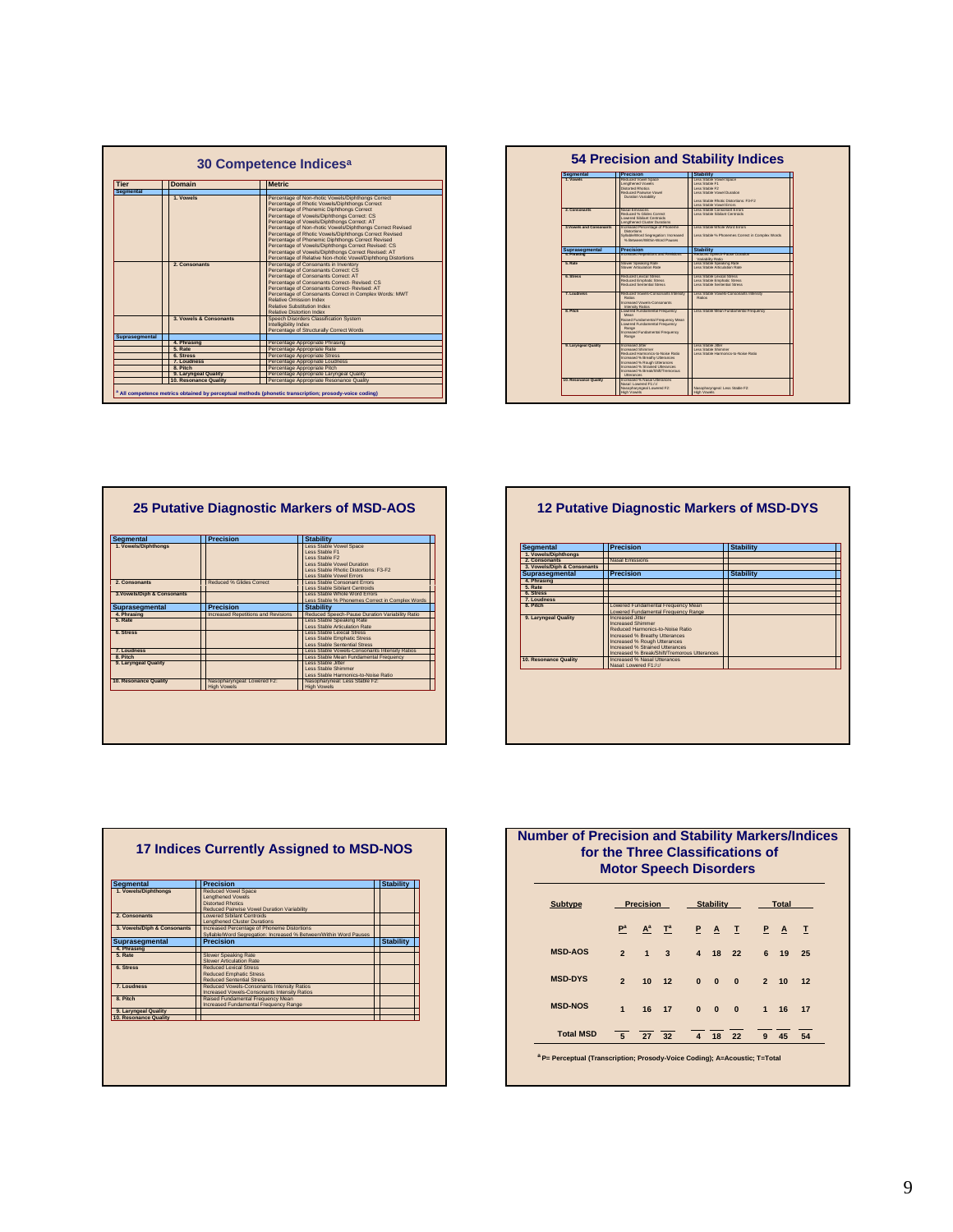



### **Three Questions About CAS in a Complex Neurodevelopmental Disorder: Galactosemia**

- What is the estimated prevalence of CAS in children with galactosemia and prior or persistent speech sound disorder?
- What sociodemographic, cognitive-linguistic, orofacial, or dietary management variables in youth with galactosemia are significant correlates of or risk factors for CAS?
- What speech, prosody, and/or voice indices best discriminate participants with galactosemia and CAS from participants with galactosemia and other speech sound disorders?





http://www.nature.com/nature/supplements/collections /humangenome/chromosomes/images/chrom\_9.gif

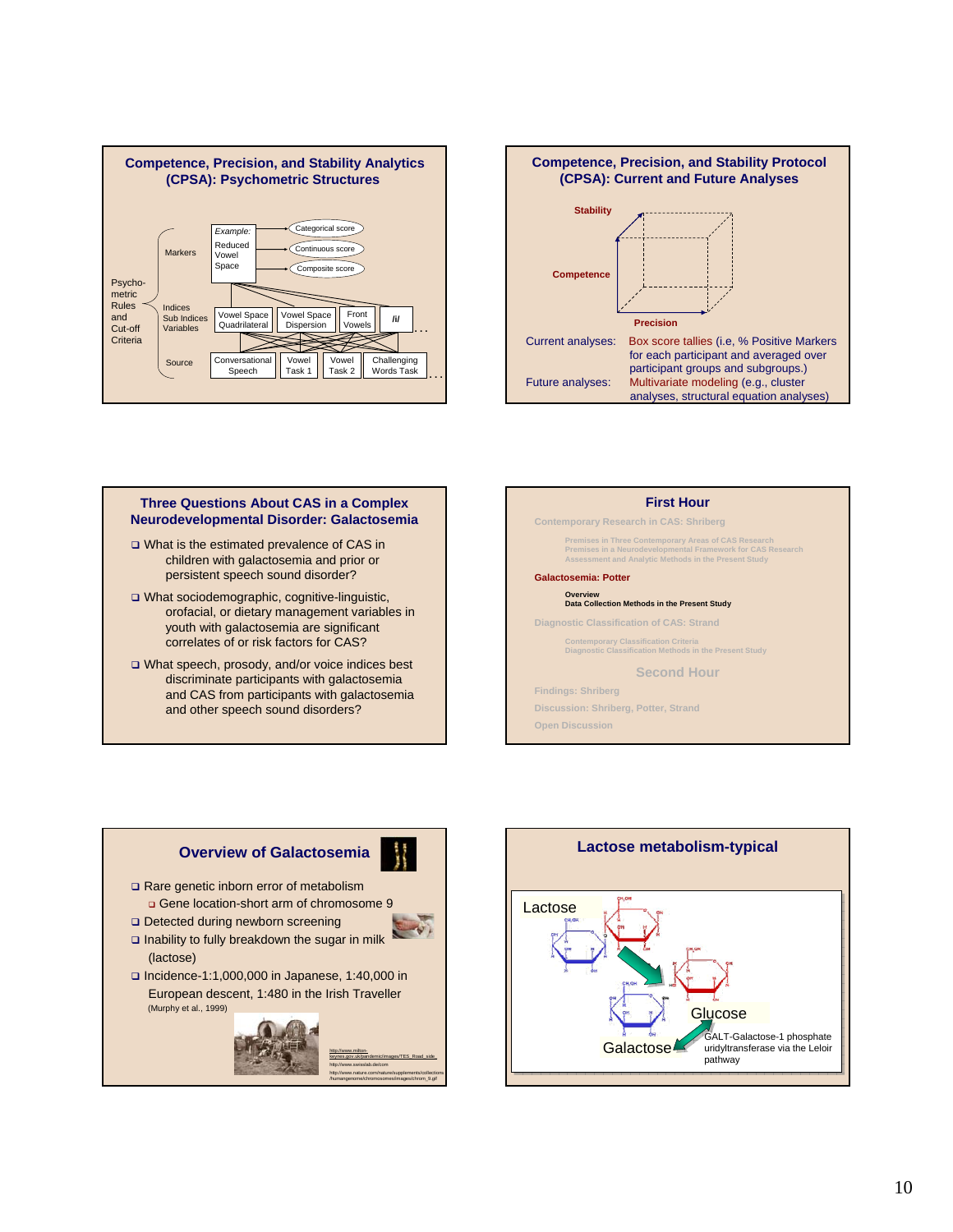



### **Prenatal complications of galactosemia**

#### **Inability to metabolize galactose**

- **Evident at 10 weeks gestation age**
- **Detected in liver and amnio fluid**
- **Not related to lactose restricted diet by mother during pregnancy**



www.sciencemuseum.org.uk/on-line/lifecycle/52.asp

### **Postnatal complications of galactosemia**

### **If undetected leads to**

- **Toxicity due to increase galactose-1-phosphate in red blood cells**
- **Jaundice with enlargement of liver and spleen**
- **Kidney dysfunction**
- **Muscle hypotonia**
- **Cataract formation**
- **Sepsis**
- **Death within ~2-10 weeks after birth**

### **If detected early and lactose-restricted**

#### **Children may exhibit**

- **Cognitive impairments~50% of children** (Waggoner et al., 1990)
- **Q** Speech sound disorders in ~50-60% of children (Nelson et al., 1991; Schweitzer et al., 1993; Webb et al., 2003)
- **Language impairments in ~90% of children** (Waggoner et al., 1990)
- **Motor impairments~20% of children** (Waggoner, et al. 1990)
- **Ovarian failure in ~99.9% of females** (Fridovich-Keil, 2006)
- **Diminished bone density** (Panis et al., 2005)

### **Data Collection Methods in the Present Study**

#### **Participants**

- **33 children with classic galactosemia and a history of speech sound disorders**
- **Ages 4-16**
- **Recruited through** 
	- **Parents of Galactosemic Children organization Metabolic clinics**
- **Tested in their homes in 17 states**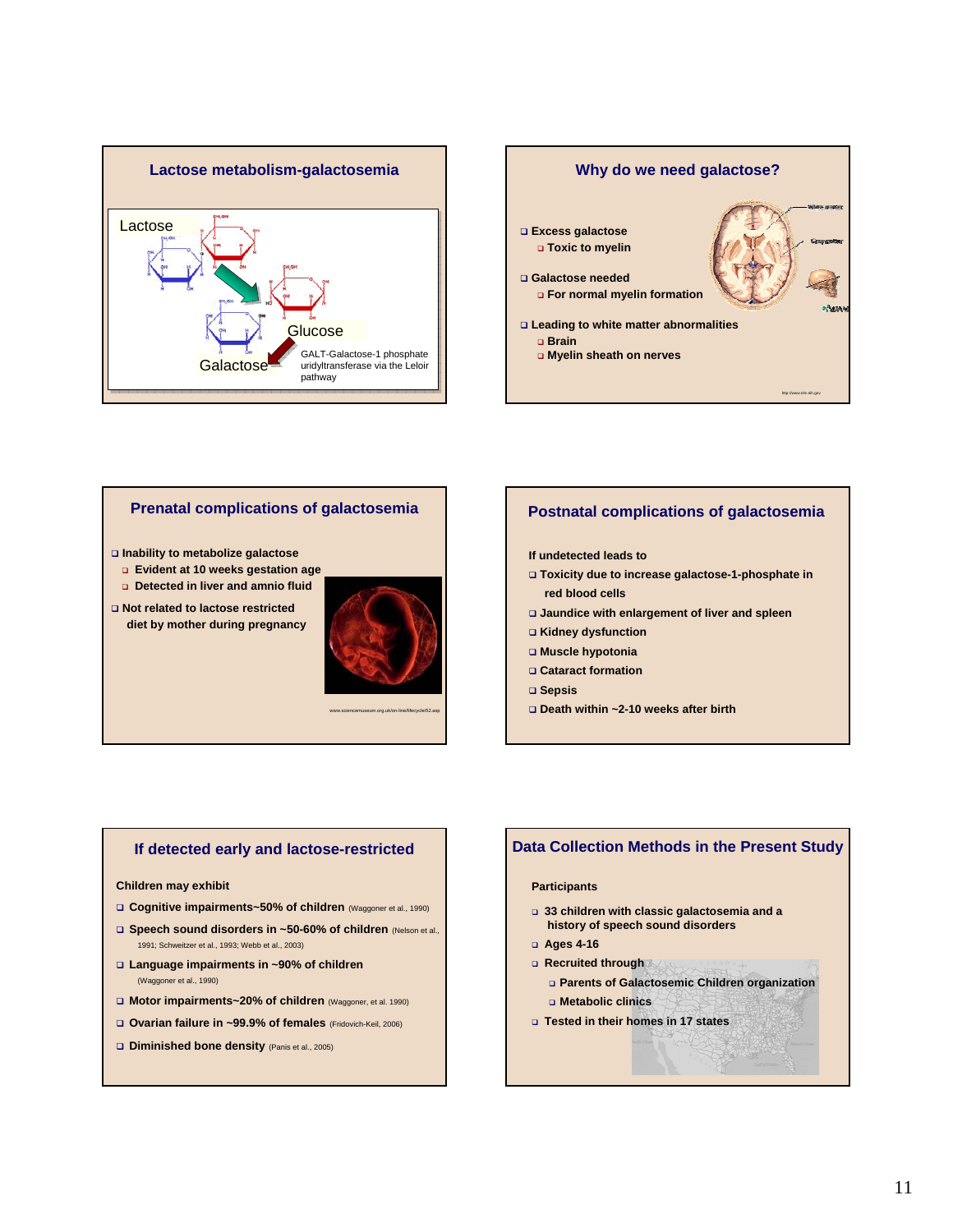### **Data Collection Methods in the Present Study**

### **Procedure**

- **Case history**
- **Oral exam, hearing screening**
- **Standardized tests** 
	- Goldman-Fristoe Test of Articulation-2 (GFTA-2)
	- Oral and Written Language Scale (OWLS)
	- Kaufman Brief Intelligence Test (KBIT-2)
	- Movement Assessment Battery for Children (MABC)
- **Conversational speech**
- **Sustained phonation of /a/**
- **Computerized speech tasks**
	- Madison Speech Assessment Protocol (MSAP)

### **MSAP: Vowel Task 1 (VT-1) Video Sample 1**

**MSAP: Nonword Repetition Task (NRT) Video Sample 2**



**Contemporary Research in CAS: Shriberg**

**Premises in Three Contemporary Areas of CAS Research Premises in a Neurodevelopmental Framework for CAS Research Assessment and Analytic Methods in the Present Study**

**Galactosemia: Potter**

**Overview Data Collection Methods in the Present Study**

**Diagnostic Classification of CAS: Strand**

### **Contemporary Classification Criteria Diagnostic Classification Methods in the Present Study**

**Second Hour**

**Findings: Shriberg Discussion: Shriberg, Potter, Strand**

**Open Discussion**

**Contemporary Clinical Diagnosis of CAS & CAS Classification Method for the Current Study**

> Edythe Strand, Ph.D. Mayo Clinic ASHA, New Orleans, 2009

# **Contemporary Clinical Diagnosis of CAS**

My charge this morning:

- Is to provide a clinical view of those speech behaviors<br>which help us in our differential diagnosis of CAS
- Review the methods for classification of CAS in this
- study
- Nosology is often difficult Especially true for CAS
	-
	- Historically there has been a lack of consensus on what which speech and non-speech characteristics are pathognomonic for CAS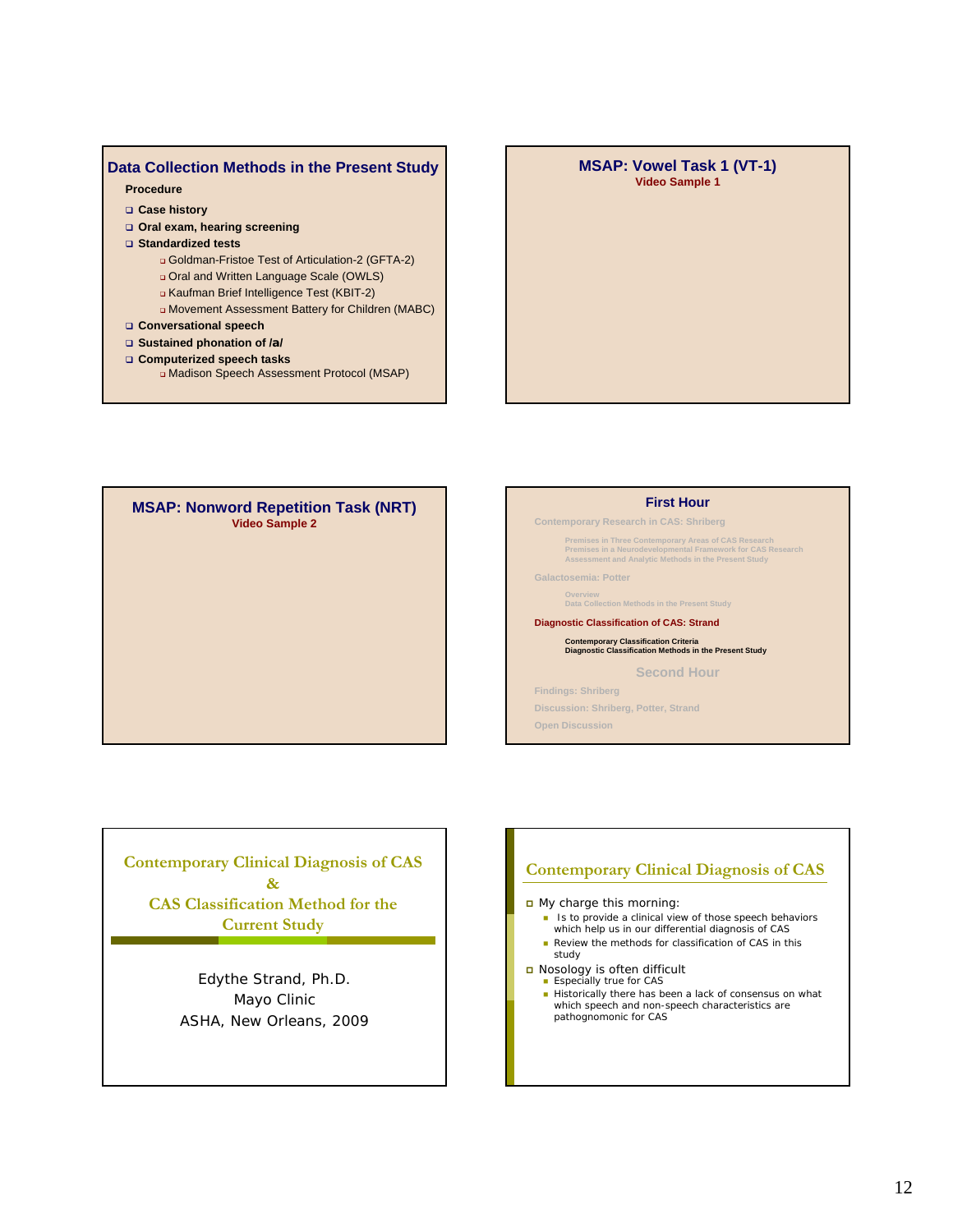### **Why?**

- Clinicians and researchers who study speech sound disorders come from different backgrounds
	- **Linguistics**
	- Speech pathology language and phonology backgrounds
	- Speech pathology motor speech backgrounds
- Clinicians and Researchers also work in different environments, influencing their perspective – medical setting vs. clinic or University

### ALSO

- No physiologic marker
- Have to rely on behavioral markers, observed in habitual and spontaneous utterances, but also in carefully elicited utterances – such as in a motor speech exam – but
- No current validated method for diagnosis with good specificity and sensitivity

### **So, how did the commonly accepted speech commonly accepted speech characteristics of CAS come to be?**

- Many of them are similar to those noted in adults with acquired apraxia of speech (e.g.)
	- Difficulty achieving initial articulatory configurations
	- **Vowel distortions**
	- **Inconsistency across repeated trials**
- There has been some disagreement among clinician/researchers about whether making these comparisons between adults and children is appropriate

### **Rationale for characteristics considered characteristics considered as providing evidence for CAS**

- There are a number of reasons why characteristics of CAS are similar to those with acquired AOS
	- Observations of children with acquired strokes show similar characteristics to those children with idiopathic forms
	- The concept of "praxis" leads to logical inferences about what might be seen if a person has difficulty with "praxis"

### Clinical diagnosis - terminology

### **Praxis**

- The conception and planning of a motor act in response to an environmental demand (Stedman's Medical Dictionary)
- The ability to perform purposeful and learned voluntary movement (Benarroch, 2008)

### Apraxia

- Frequently used in neurology to refer to deficits in planning and programming movement for voluntary purposeful movement
	- **Limb apraxia**
	- **Oral apraxia**
	- Verbal apraxia
- Typically from acquired cortical neurologic impairment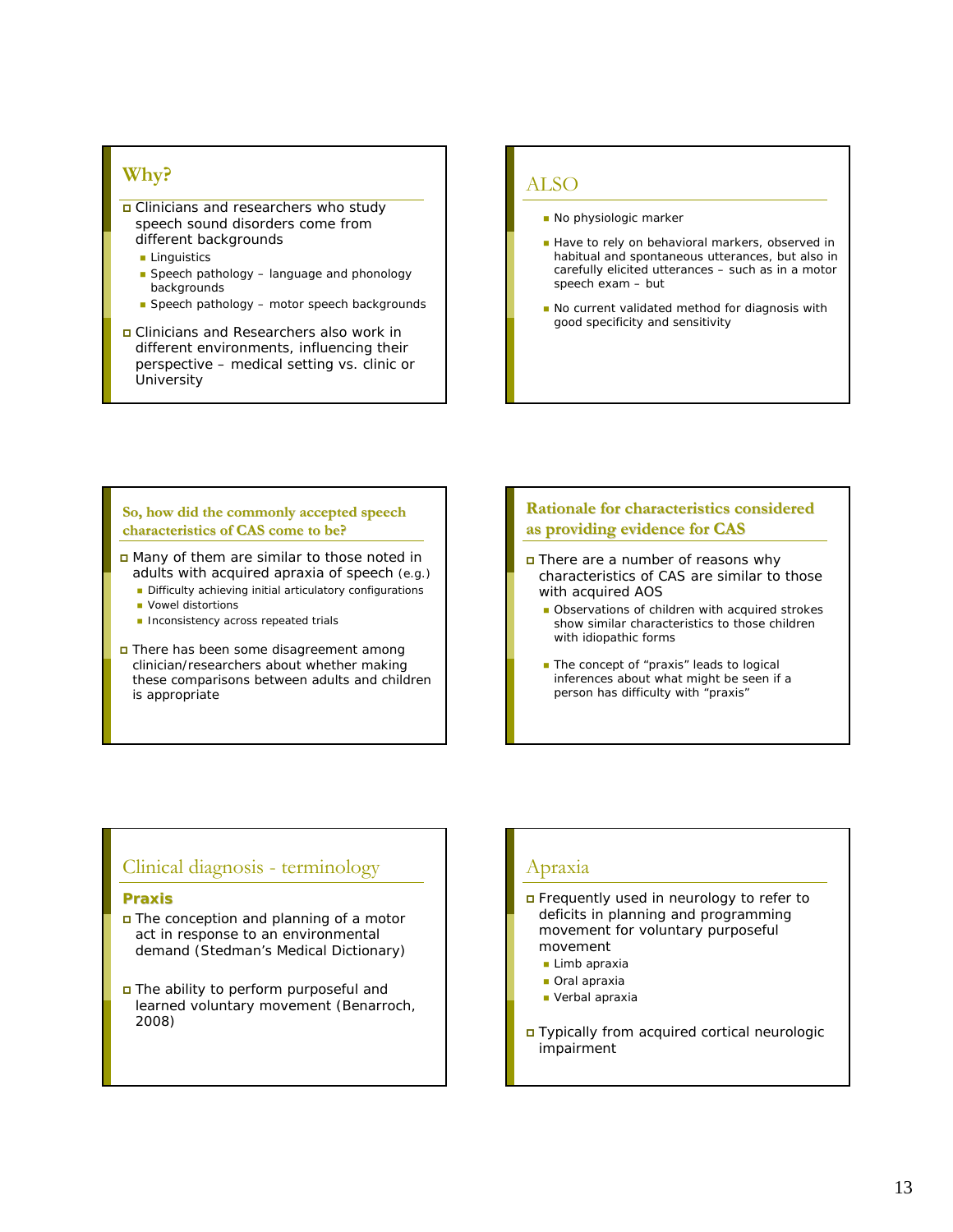### Acquired Apraxia of Speech

- Fred Darley was the person who proposed and developed the modern concept of apraxia of speech
- In 1968, he posited the use of this term to discriminate the language impairment associated with aphasia, and the movement disorders represented by the dysarthrias – through the use of this third category, which he believed resulted from impairment in planning, and programming movement gestures for speech

### Apraxia of Speech

- Debate raged for the next 20 years as to whether there is indeed a category of impairment separate from either aphasia or dysarthria
- A large body of perceptual, acoustic and physiologic research has demonstrated that there is validity for such a category

### Apraxia of Speech

- Because the original work in AOS focused on acquired AOS, it may be overlooked that apraxia in childhood was posited in the 1950s and 1960s (Morley, Court, Miller & Garside, 1955; Morley, 1965)
	- Because of observations that a subgroup of children with speech sound disorders seemed to exhibit characteristics different than children with typical speech errors.
	- These characteristics were also different from dysarthria.

### Then, in 1974, Yoss and Darley:

- **Empirically examined what before had** been descriptions of similar speech symptomology.
- They studied 30 children with articulation deficits and were able to identify behaviors that could differentiate a subset of children with articulation disorders who exhibited difficulty with praxis (Yoss & Darley, 1974a, 1974b).

### **Differentiating children who likely have difficulty with "praxis"**

- The speech observations currently accepted as being characteristic of CAS represent behaviors long thought in neurology to be pathognomonic of difficulty with praxis
- These characteristics have been shown to differentiate a subgroup of speech disordered children (Yoss and Darley,1974; Strand, McCauley, et al., 2006)

### **What are these characteristics?**

- Difficulty with achieving initial articulatory configurations making the transition from one articulatory configuration to another
- Groping and/or trial and error behavior
- **Q** Presence of vowel distortions
- **Q** Limited consonant and vowel repertoire
- Increased errors with increased word length and phonetic complexity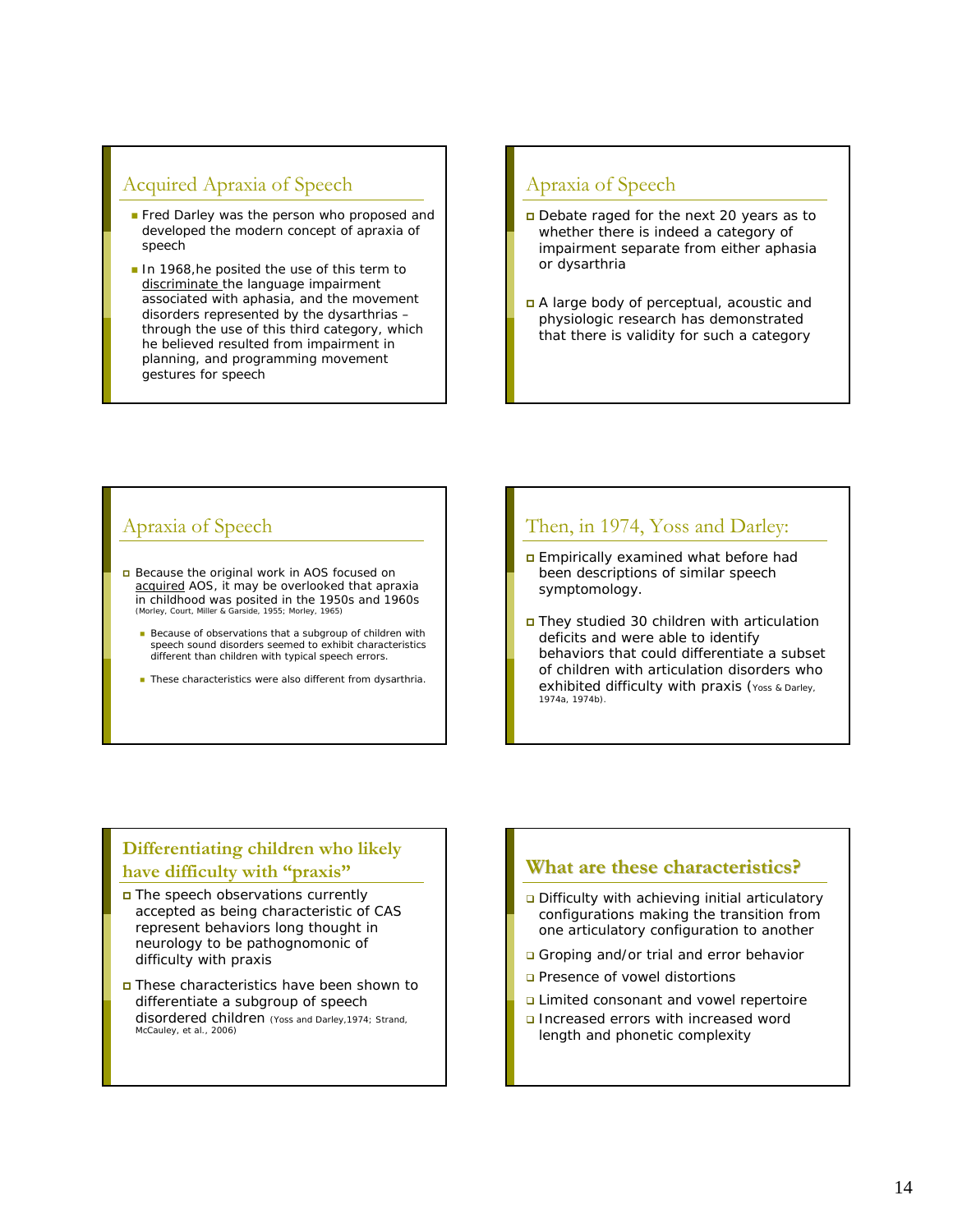### **What are these characteristics? What are these characteristics?**

- Difficulty completing a movement gesture for a phoneme easily produced in a simple context, but not in a longer one
- **Q** Altered suprasegmentals lexical and sentential stress **o** overall prosodic contours
- **Q** Inconsistent error patterns
- **□** Seamented syllables
- **□** Slow DDK

### **Keep in mind that the diagnosis of CAS is dynamic**

- Diagnosis is made at one point in time during development.
- **Children vary in the type and severity of the** characteristics of CAS
- Characteristics within a child change over time with neural maturation + appropriate therapy

### **CAS in Children with Galactosemia CAS in Children with Galactosemia**

**Methods for identifying participants as exhibiting characteristics of a motor speech disorder–CAS and/or dysarthria**

- Now I'll shift to describing the methodology for determining the speech status of each participant with galactosemia relative to contemporary classification criteria for CAS and dysarthria
- One clinician/researcher experienced in differential diagnosis, and using the Mayo Clinic system of perceptual classification of motor speech disorders, made the judgments.

### **Procedure Procedure**

- Each video or audio tape of the MSAP for each child with galactosemia was judged with respect to:
	- The presence or absence of 10 speech behaviors identified as being characteristic of CAS
	- The presence or absence of 10 speech behaviors identified as being characteristic of dysarthria

### **Criteria for Identification as CAS Criteria for Identification as CAS**

- Observation of at least 4 of 10 speech characteristics frequently associated with CAS
- one or more of the characteristics must be observed in at least 3 of the MSAP tasks

### 10 Speech characteristics - CAS

- Difficulty achieving initial articulatory configurations and transitions into vowels ( $DAAC+T$ )
- Lexical stress errors equal stress (LSE)
- Vowel or Consonant Distortions including distorted substitutions (VorCD)
- Syllable segregation (SS)
- Groping (GR)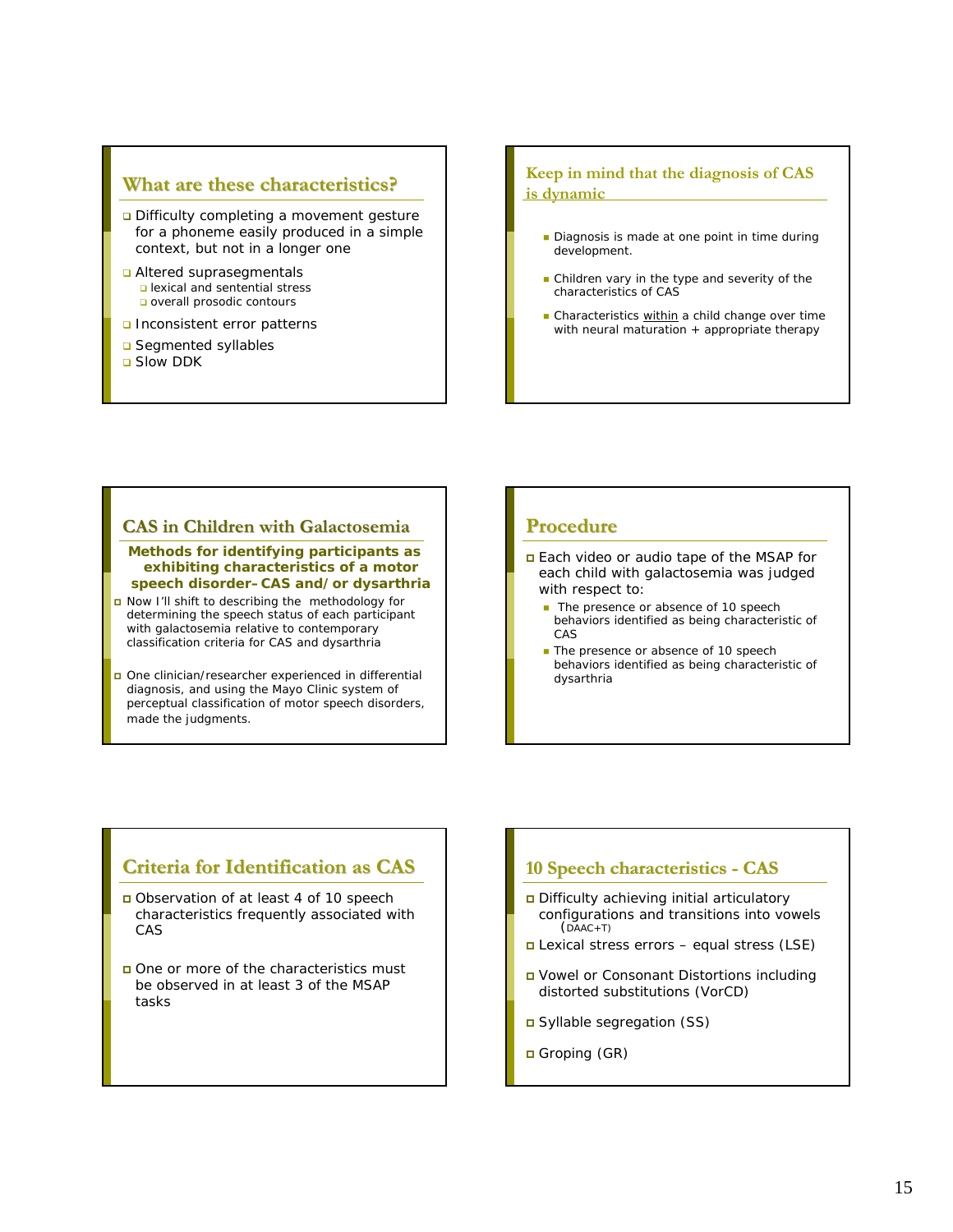### **10 Speech characteristics 10 Speech characteristics - CAS**

- Intrusive schwa (IS)
- Voicing errors (VE)
- Slow rate (SR)
- Slow diadochokinetic rates (slow DDK)
- Increased difficulty with longer or more phonetically complex words (IDLPCW)

### **Criteria for Identification as Dysarthric Criteria for Identification as Dysarthric**

- Observation of 3/10 selected speech characteristics
- One or more of the characteristics must be observed in at least 3 of the MSAP tasks

### **Characteristics related to Dysarthria Characteristics related to Dysarthria**

- □ Scanning speech (SS)
- **Equal stress (ES)**
- Sound distortions (SD)
- Irregular diadochokinetic rate (ataxia) (DDK)
- Slow rate (SR)
- Reduced range of motion (RRM)

### **Characteristics related to Dysarthria to Dysarthria**

- Reduced strength of articulatory contacts (RS)
- Reduced respiratory support or respiratory incoordination (RRS-I)
- Strained or breathy phonatory quality (PQ)
- Adventitious movement (AD)

### **Illustration of the working excel sheet**

- Note the kinds of comments I made regarding observations of speech and nonspeech characteristics
- Bolded observations were those characteristics I would later tally to make decisions about clinical diagnosis

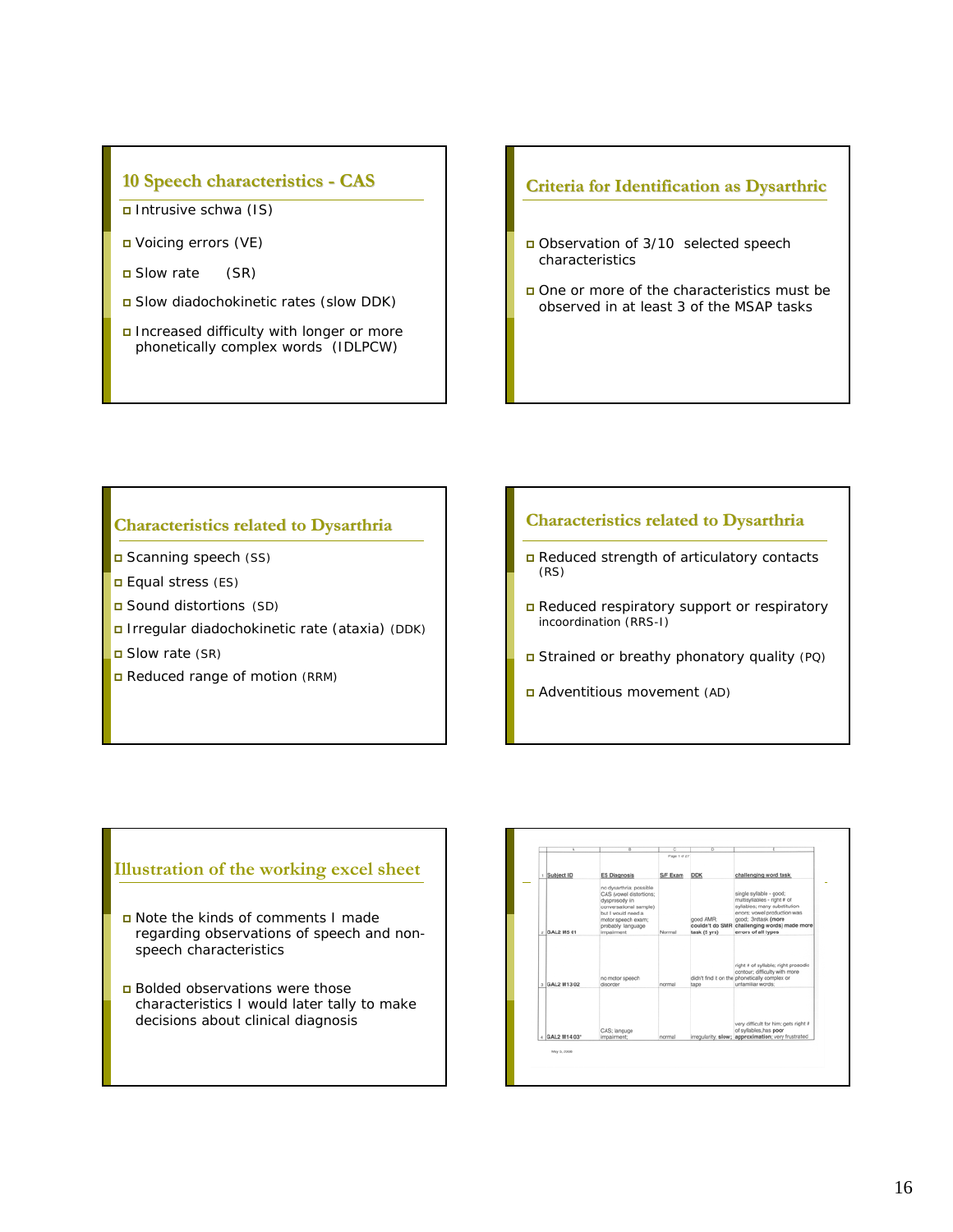|                                                                                                       | ढ                                                | π                                                                                 | Page 2 of 27                                                             |                                                                            | x                                            |
|-------------------------------------------------------------------------------------------------------|--------------------------------------------------|-----------------------------------------------------------------------------------|--------------------------------------------------------------------------|----------------------------------------------------------------------------|----------------------------------------------|
| NRT                                                                                                   | lexical Stress<br>task                           | phrasal stress                                                                    | syllable<br>repetition                                                   | Say                                                                        | "Say<br>Again                                |
| right # of<br>sylliables; usually<br>correct or close<br>syllable shape;<br>: vowel errors            | not on the tape                                  | difficult with the<br>language<br>requirements:<br>added words; left<br>words out | right # of<br>syllables:<br>consonant and<br>vowel<br>distortions        | right # of syllables<br>for 3 svll phrases;<br>sound<br>substitutions:     | not on tape                                  |
| good for 2 syll<br>with: some errors<br>with 3 svil; esp as<br>phonetic<br>complexity<br>a lincreased | not on the tape                                  | at first, he<br>expected them to<br>be nonsense;<br>than did fine.                | good for 2<br>syllable; 1 error<br>on 3 syll; f 4 was<br>more difficult; | no obvious errors;<br>he sound level<br>errors: lexical<br>stess ok:       | good                                         |
| poor yowel<br>content; usually<br>got right # of<br>syllables, but<br>otherwise very<br>4 DOOF        | didn't see it on the difficulty with the<br>tape | difficulty repeating<br>the sentences<br>due to langugae;<br>stress patterns      | very poor<br>(questions)<br>auditory discrim<br>also)                    | yowel distortions:<br>groping; fairly<br>good lexical<br>stress imitation: | separates<br>consonants in<br>blends; gropes |

| Sentence<br>Repetition (GAL<br>1/21                                     | $\overline{M}$<br><b>ES Comments</b>                                                                                                                | π<br>Page 3 of 27<br>General<br>comments                                                           |  |
|-------------------------------------------------------------------------|-----------------------------------------------------------------------------------------------------------------------------------------------------|----------------------------------------------------------------------------------------------------|--|
| Could repeat the<br>3 word phrases:<br>2 nothing longer                 | /k/ for /s/; /g/ for /s/;<br>occasional /b/ for<br>/m/ occasional initial<br>sound omission;<br>occasional vowel<br>distortions:<br>voicing errors; |                                                                                                    |  |
| 3 good                                                                  |                                                                                                                                                     |                                                                                                    |  |
| many vowel<br>distortions;<br>difficulty<br>remembering<br>4 sentences; | severe vowel<br>distortions; slow<br>rate, with<br>segmentation;<br>deliberate speech;                                                              | word repitition<br>with varying<br>vowels - vowel<br>distortions; some<br>consonant<br>distortions |  |

## **Example of Worksheet Summary Example of Worksheet Summary**

| Participant ID        | GAL 2 M14 03                                         |
|-----------------------|------------------------------------------------------|
| S/F Fxam              | Normal                                               |
| <b>DDK</b>            | Slow; awkward;                                       |
| <b>NRT</b>            | Poor vowel content; cowel distortions                |
| EST                   | Stress errors Slow rate                              |
| VT1                   | Vowel distortions; <i>Groping</i>                    |
| VT2                   | Separates consonants in blends;                      |
|                       | intrusive schwa> gropes                              |
| VT <sub>3</sub>       | Many vowel distortions; difficulty                   |
|                       | remembering sentences                                |
| <b>FS Comments</b>    | severe yowel distortions: slow rate, with            |
| consonant distortions | segmentation; deliberate speech; stress errors; some |
|                       |                                                      |
| Diagnosis<br>ES       | CAS                                                  |

| <b>First Hour</b>                                                                                                                                                                  |
|------------------------------------------------------------------------------------------------------------------------------------------------------------------------------------|
| <b>Contemporary Research in CAS: Shriberg</b>                                                                                                                                      |
| <b>Premises in Three Contemporary Areas of CAS Research</b><br>Premises in a Neurodevelopmental Framework for CAS Research<br>Assessment and Analytic Methods in the Present Study |
| <b>Galactosemia: Potter</b>                                                                                                                                                        |
| Overview<br>Data Collection Methods in the Present Study                                                                                                                           |
| Diagnostic Classification of CAS: Strand                                                                                                                                           |
| <b>Contemporary Classification Criteria</b><br>Diagnostic Classification Methods in the Present Study                                                                              |
| <b>Second Hour</b>                                                                                                                                                                 |
| <b>Findings: Shriberg</b>                                                                                                                                                          |
| Discussion: Shriberg, Potter, Strand                                                                                                                                               |
| <b>Open Discussion</b>                                                                                                                                                             |
|                                                                                                                                                                                    |
|                                                                                                                                                                                    |

| <b>Tallies of Behavioral Markers per</b><br><b>CAS Participant</b> |   |   |   |   |  |  |
|--------------------------------------------------------------------|---|---|---|---|--|--|
|                                                                    |   |   |   |   |  |  |
| $DAAC + T$                                                         | X |   |   |   |  |  |
| <b>LSE</b>                                                         | X | X | X | X |  |  |
| VorCD                                                              | X | X | X | X |  |  |
| SS                                                                 | X |   |   |   |  |  |
| GRP                                                                |   |   |   | X |  |  |
| IS                                                                 | X |   |   | X |  |  |
| VF                                                                 | X | X |   |   |  |  |
| <b>SR</b>                                                          | X | X |   | X |  |  |
| Slow DDK                                                           |   | X | X | X |  |  |
| <b>IDLPCW</b>                                                      |   |   | X |   |  |  |

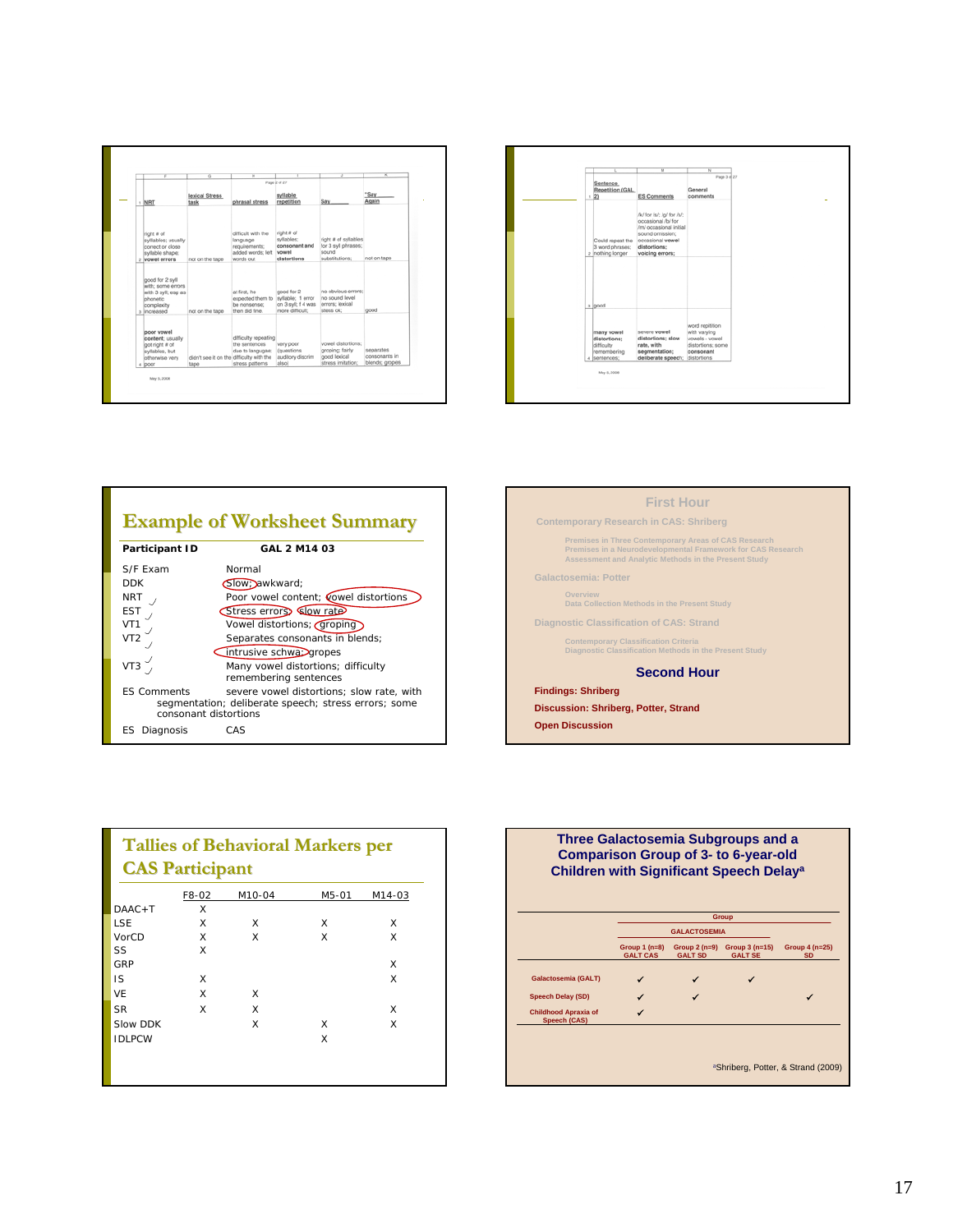### **Q1. What is the estimated prevalence of CAS in children with galactosemia and prior or persistent speech sound disorder?**

- Conditional prevalence estimate = 24% 8 of 33 participants with galactosemia and prior or persistent SSD met EAS's classification criteria for CAS
- Unconditional prevalence estimate = 18% 8 of 44 participants (adding 11 candidate participants without prior or persistent SSD) met EAS's classification criteria for CAS

## **Some Prevalence Estimate Comparisons** □ Estimated prevalence of CAS in youth with galactosemia □ Prior studies: 48% Present study: 18-24% Estimated prevalence of idiopathic CAS .1% (Shriberg, Aram, & Kwiatkowski, 1997) Risk for CAS in galactosemia compared to risk for idiopathic CAS in the general population 180-fold increased risk (i.e., 0.18/0.001)

| Q2. What socio-demographic, cognitive-linguistic,<br>orofacial, or dietary variables in youth with galactosemia<br>are significant correlates of, or risk factors for, CAS? |                 |                    |                |                    |  |  |
|-----------------------------------------------------------------------------------------------------------------------------------------------------------------------------|-----------------|--------------------|----------------|--------------------|--|--|
|                                                                                                                                                                             | Group 1         | Group <sub>2</sub> | Group 3        |                    |  |  |
| <b>Variable</b>                                                                                                                                                             | <b>GALT CAS</b> | <b>GALT SD</b>     | <b>GALT SE</b> | <b>Comparisons</b> |  |  |
| Socio-demographic                                                                                                                                                           |                 |                    |                |                    |  |  |
| Gender (% Male)                                                                                                                                                             | 75%             | 33%                | 48%            |                    |  |  |
| Age (years)                                                                                                                                                                 | $\mathbf{9}$    | $\overline{7}$     | 10             | $Grp 3 > Grp 2*$   |  |  |
| <b>Mother Educ (years)</b>                                                                                                                                                  | 15              | 15                 | 16             |                    |  |  |
| <b>Father Educ (years)</b>                                                                                                                                                  | 13              | 15                 | 16             |                    |  |  |
| * Significant effect size                                                                                                                                                   |                 |                    |                |                    |  |  |

| Q2. What sociodemographic, cognitive-linguistic, orofacial, |
|-------------------------------------------------------------|
| or dietary variables in youth with galactosemia are         |
| significant correlates of, or risk factors for, CAS?        |

| Variable                  | Group 1<br><b>GALT CAS</b> | Group 2<br><b>GALT SD</b> | Group 3<br><b>GALT SE</b> | <b>Significant Effect</b><br><b>Size Comparisons</b> |
|---------------------------|----------------------------|---------------------------|---------------------------|------------------------------------------------------|
| Cognitive                 |                            |                           |                           |                                                      |
| KBIT-2 <85%               | 75%                        | 33%                       | 47%                       |                                                      |
| Language                  |                            |                           |                           |                                                      |
| <b>OWLS Comp. (SS)</b>    | 75.1                       | 86.0                      | 80.9                      |                                                      |
| <b>OWLS Express. (SS)</b> | 68.8                       | 86.2                      | 83.6                      | Grp 1 < Grp 2<br>Grp 1 < Grp 3                       |
| <b>Nonword Repetition</b> |                            |                           |                           |                                                      |
| NRT (z scores)            | $-6.4$                     | $-2.5$                    | $-1.8$                    | Grp 1 < Grp 2<br>Grp 1 < Grp 3                       |
| SRT (z scores)            | $-4.9$                     | $-1.9$                    | $-1.7$                    | Grp 1 < Grp 3                                        |

|                             | Group 1         | Group <sub>2</sub> | Group 3        | <b>Significant Effect</b> |
|-----------------------------|-----------------|--------------------|----------------|---------------------------|
| Variable                    | <b>GALT CAS</b> | <b>GALT SD</b>     | <b>GALT SE</b> | <b>Size Comparisons</b>   |
| Orofacial                   |                 |                    |                |                           |
| <b>Atypical Structure</b>   | 25%             | 44%                | 33%            |                           |
| <b>Atypical Function</b>    | 100%            | 100%               | 87%            |                           |
| Galactosemia                |                 |                    |                |                           |
| <b>Days Until Diagnosis</b> | 8.3             | 8.3                | 8.6            |                           |
| Days on Milk                | 7.1             | 6.9                | 7.9            |                           |

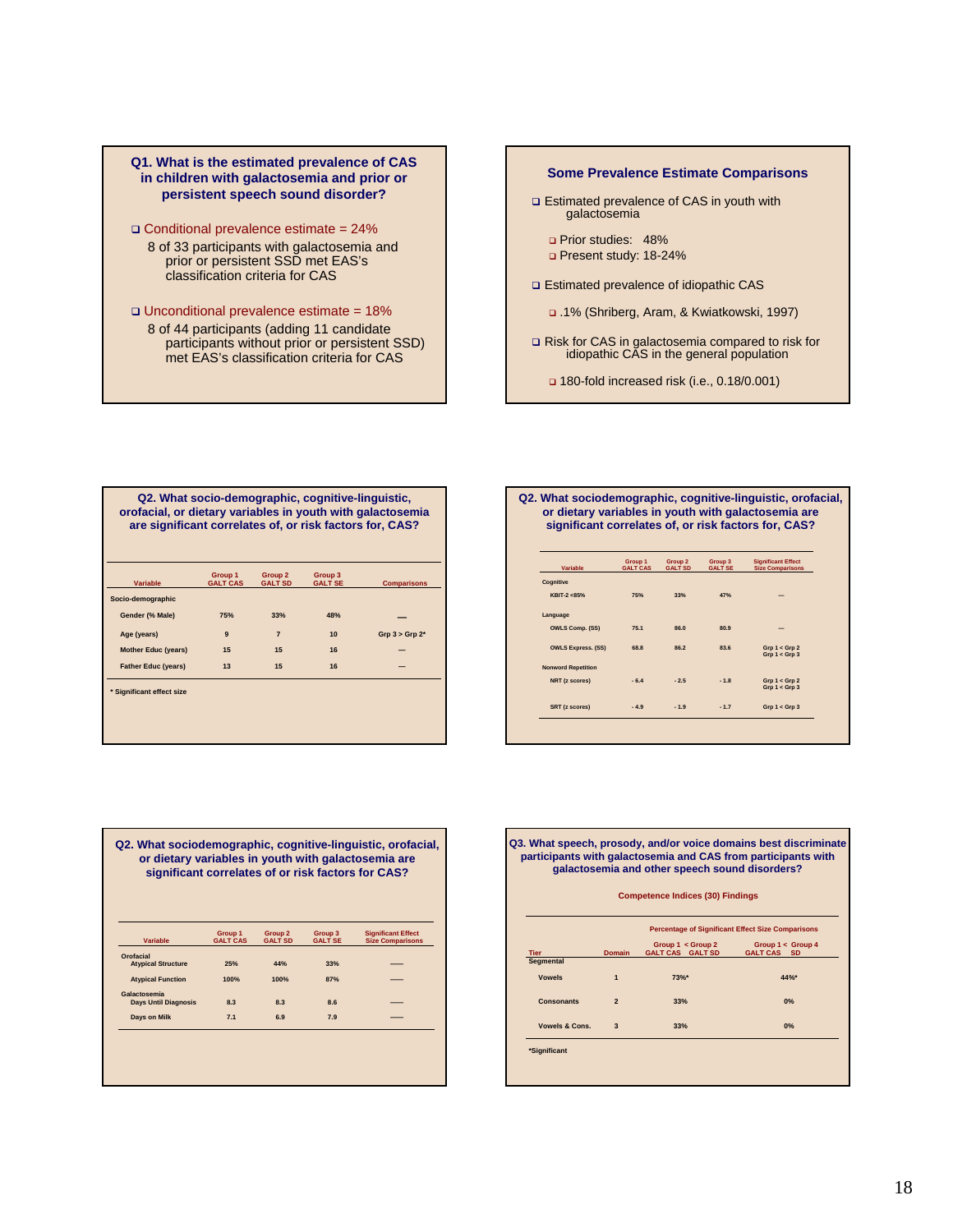| Q3. What speech, prosody, and/or voice domains best discriminate<br>participants with galactosemia and CAS from participants with<br>galactosemia and other speech sound disorders? |                                         |                                            |                                              |                                  |  |  |  |  |
|-------------------------------------------------------------------------------------------------------------------------------------------------------------------------------------|-----------------------------------------|--------------------------------------------|----------------------------------------------|----------------------------------|--|--|--|--|
|                                                                                                                                                                                     | <b>Competence Indices (30) Findings</b> |                                            |                                              |                                  |  |  |  |  |
|                                                                                                                                                                                     |                                         | <b>Significant Effect Size Comparisons</b> |                                              |                                  |  |  |  |  |
| Tier                                                                                                                                                                                |                                         | <b>Domain</b>                              | Group 1 < Group 2<br><b>GALT CAS GALT SD</b> | Group 1 < Group 4<br>GALT CAS SD |  |  |  |  |
|                                                                                                                                                                                     | Suprasegmental                          |                                            |                                              |                                  |  |  |  |  |
|                                                                                                                                                                                     | Prosody                                 |                                            |                                              |                                  |  |  |  |  |
|                                                                                                                                                                                     | Phrasing                                |                                            |                                              |                                  |  |  |  |  |
|                                                                                                                                                                                     | Rate                                    | 5                                          |                                              | Slow                             |  |  |  |  |
|                                                                                                                                                                                     | <b>Stress</b>                           | 6                                          |                                              | Inappropriate                    |  |  |  |  |
|                                                                                                                                                                                     | Voice                                   |                                            |                                              |                                  |  |  |  |  |
|                                                                                                                                                                                     | Loudness                                | $\overline{7}$                             |                                              |                                  |  |  |  |  |
|                                                                                                                                                                                     | Pitch                                   | $\mathbf{a}$                               |                                              |                                  |  |  |  |  |
|                                                                                                                                                                                     | Laryngeal                               | $\mathbf{a}$                               |                                              |                                  |  |  |  |  |
|                                                                                                                                                                                     | Resonance                               | 10                                         |                                              | Nasopharyngeal                   |  |  |  |  |







- speech errors, participants meeting criteria for CAS had: □ Higher prevalence of CAS than estimated for children with idiopathic CAS
- □ High prevalence of motor speech disorder than estimated for children with idiopathic SSD
- $\Box$  High percentage of participants with < 85 cognitive status than found for other participants with galactosemia
- Lower expressive language scores than other participants with galactosemia
- □ No differences in dietary histories from other participants with galactosemia

### **Summary of Significant Findings: Speech, Prosody, and Voice Markers of CAS**

- □ Lowered percentage of correct vowels
- □ Less stable F2
- Less stable vowel duration
- □ Slower Rate
- nappropriate stress

### **First Hour**

**Contemporary Research in CAS: Shriberg**

```
Premises in Three Contemporary Areas of CAS Research 
Premises in a Neurodevelopmental Framework for CAS Research 
Assessment and Analytic Methods in the Present Study
```
**Galactosemia: Potter**

**Overview Data Collection Methods in the Present Study**

**Diagnostic Classification of CAS: Strand**

**Contemporary Classification Criteria Diagnostic Classification Methods in the Present Study**

### **Second Hour**

#### **Findings: Shriberg**

**Discussion: Shriberg, Potter, Strand**

**Open Discussion**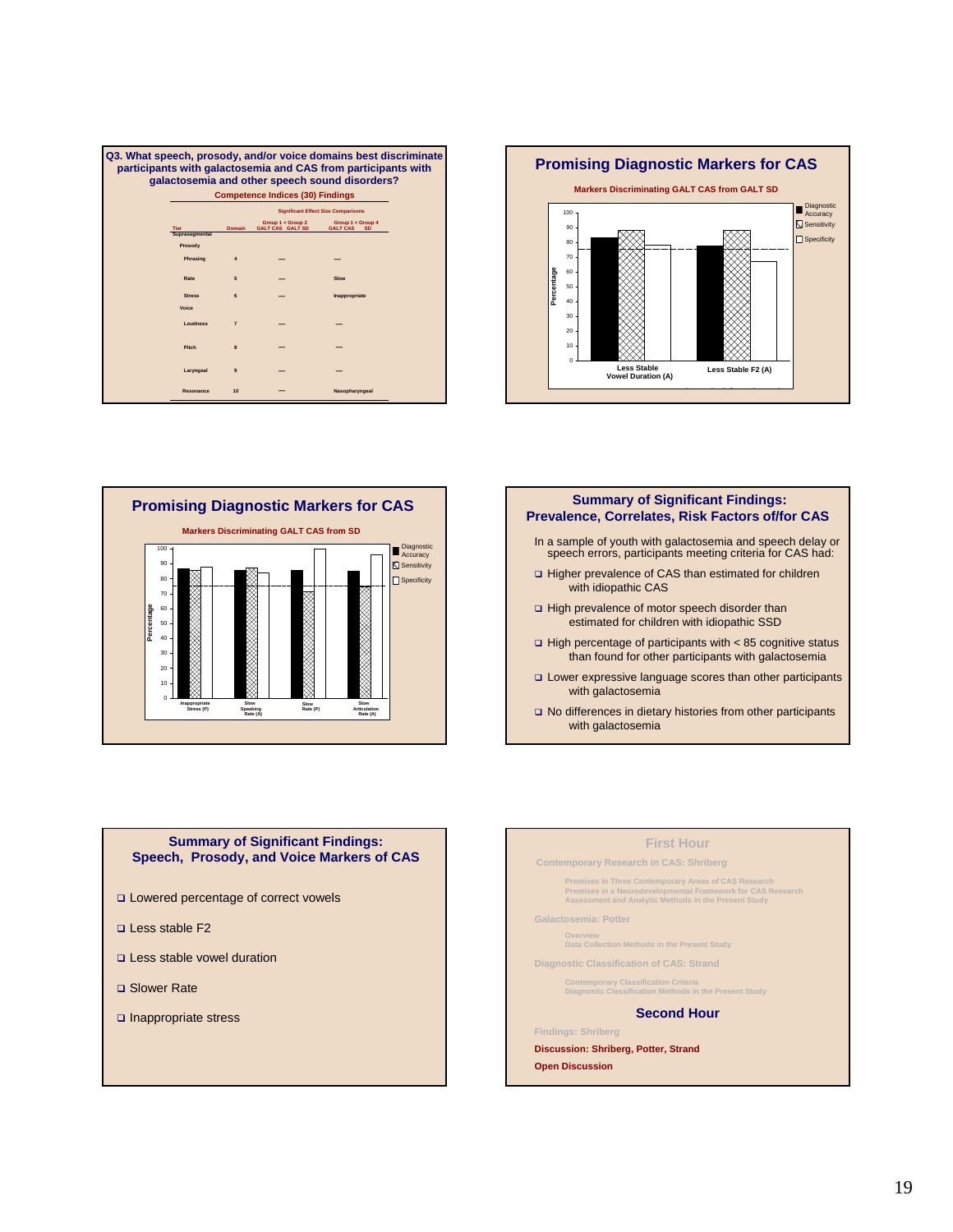#### **Discussion**

- Present findings are our first using a neurodevelopmental research framework for CAS research. They are viewed as support for:
	- Etiologic-based classification, including MSD-NOS
	- Standardized assessment protocol
	- **Q** Perceptual and acoustic methods □ Standardized suite of analytics
	-
- □ Studies in progress
	- CAS in neurological and other neurodevelopmental contexts
	- □ Comparative studies of adult AOS and idiopathic CAS
	- Genomic and collaborative genomic/neuroimaging projects
- □ Significant research needs
	- Diagnostic procedures to assess very young children Diagnostic procedures for children with minimal or no speech

#### **Participant with galactosemia and CAS Multisyllabic Word Repetition Task-2 (MWT-2) Video Sample 3**

**Participant with galactosemia and CAS Challenging Word Task (CWT) Video Sample 4**

**Participant with galactosemia and DYS Conversational Speech Sample Video Sample 5**

**Participant with galactosemia and DYS Follow-up Conversational Speech Sample Video Sample 6**

### **Motor Disorders in Galactosemia Movement Assessment Battery for Children (MABC)**

### **MABC performance <5th%**

- □ Associated with diagnosis of developmental coordination disorder (DCD)
- □ 100% of participants with galactosemia and DYS
- 85% of participants with galactosemia and CAS
- 44% of participants with galactosemia not diagnosed with DYS or CAS

### **Tremors**

- □ 3 participants diagnosed with postural/extension tremor □ None diagnosed with CAS or DYS
	- 100% MABC performance <5%